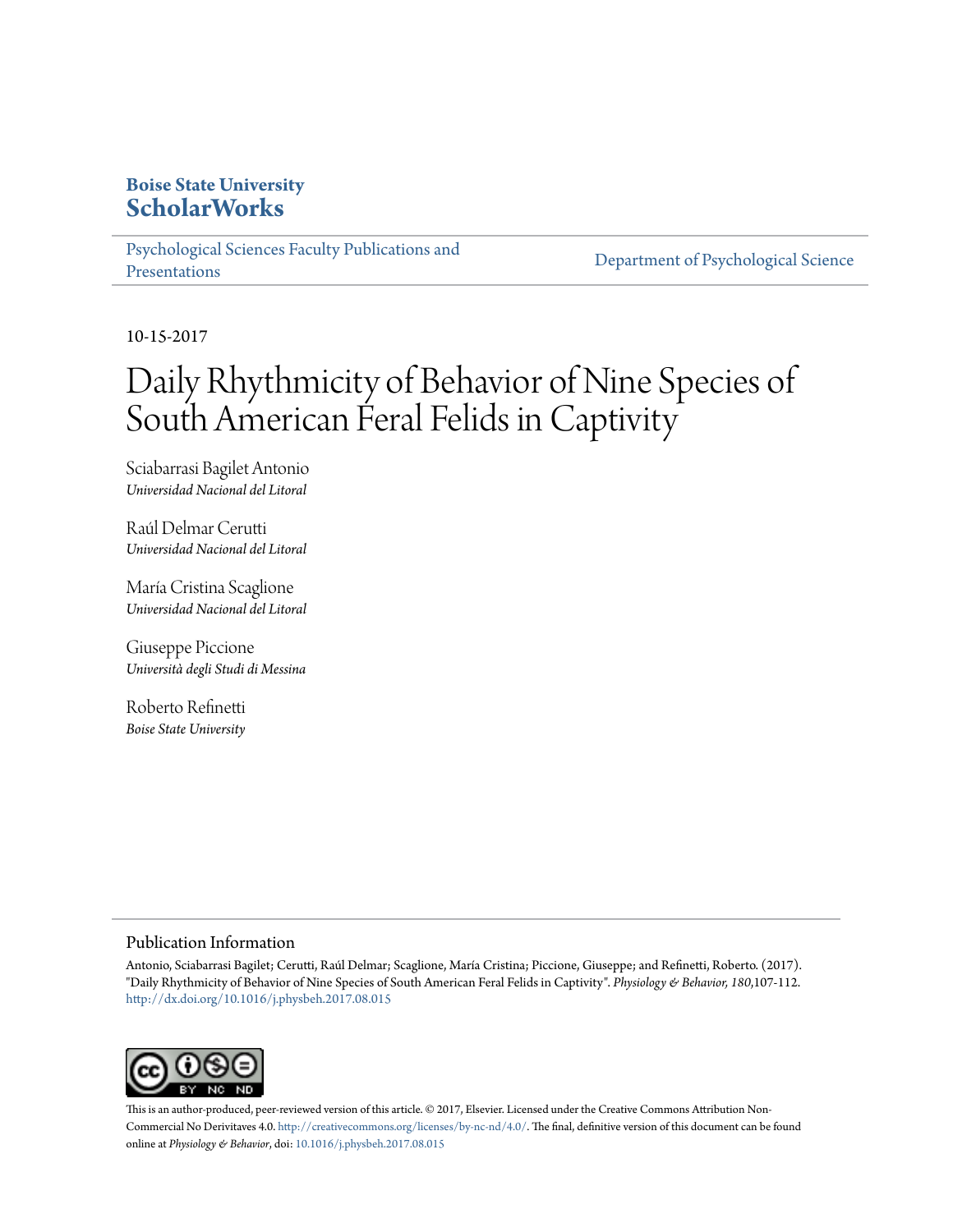Daily rhythmicity of behavior of nine species of South American feral felids in captivity

Sciabarrasi Bagilet Antonio<sup>a,b</sup>, Raúl Delmar Cerutti<sup>a</sup>, María Cristina Scaglione<sup>a</sup>, Giuseppe Piccione<sup>c</sup>, Roberto Refinetti<sup>d,\*</sup>

*a Facultad de Ciencias Veterinarias, Universidad Nacional del Litoral, 3000 Santa Fe, Argentina; <sup>b</sup> Estación Biológica Experimental Granja La Esmeralda, 3000 Santa Fe, Argentina; c Laboratorio di Cronofisiologia Veterinaria, Dipartimento di Scienze Veterinarie, Università degli Studi di Messina, 98168 Messina, Italy; <sup>d</sup> Circadian Rhythm Laboratory, Department of Psychological Science, Boise State University, Boise, ID 83725, USA*

\* Corresponding author. Tel.: +1-208-426-4117. Fax: +1-208-426-4386.

*E-mail address:* refinetti@circadian.org (R. Refinetti).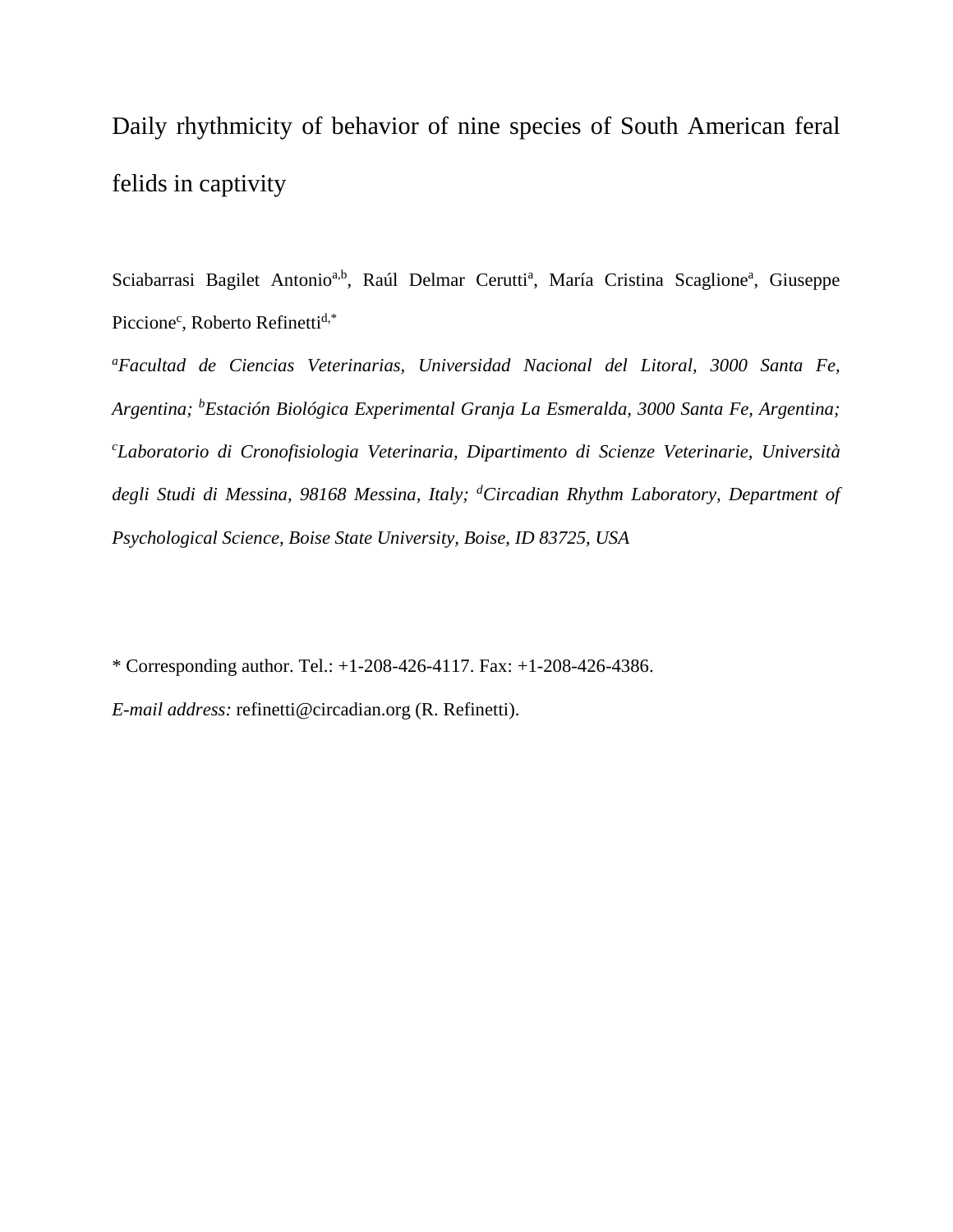# **Abstract**

The authors analyzed the daily activity rhythms of the domestic cat and of eight of the ten feral felid species that are indigenous to South America. All species showed daily rhythmicity of activity in captivity under a natural light-dark cycle. The robustness of the rhythmicity varied from species to species, but the grand mean of 34% was within the range of robustness previously described for mammalian species ranging in size from mice to cattle. There was not a sharp division between diurnal and nocturnal felids. Instead, what was found was a gradient of diurnality going from the predominantly nocturnal margay (72% of activity counts during the night) to the predominantly diurnal jaguarundi (87% of activity counts during the day) with the remaining species lying in between these two extremes. The ecological implications of temporal niche variations are discussed.

*Keywords:* circadian rhythm, locomotor activity, *Felis catus*, *Leopardus colocolo*, *Leopardus geoffroyi*, *Leopardus pardalis*, *Leopardus tigrinus*, *Leopardus guttulus*, *Leopardus wiedii*, *Panthera onca*, *Puma concolor*, *Puma yagouaroundi*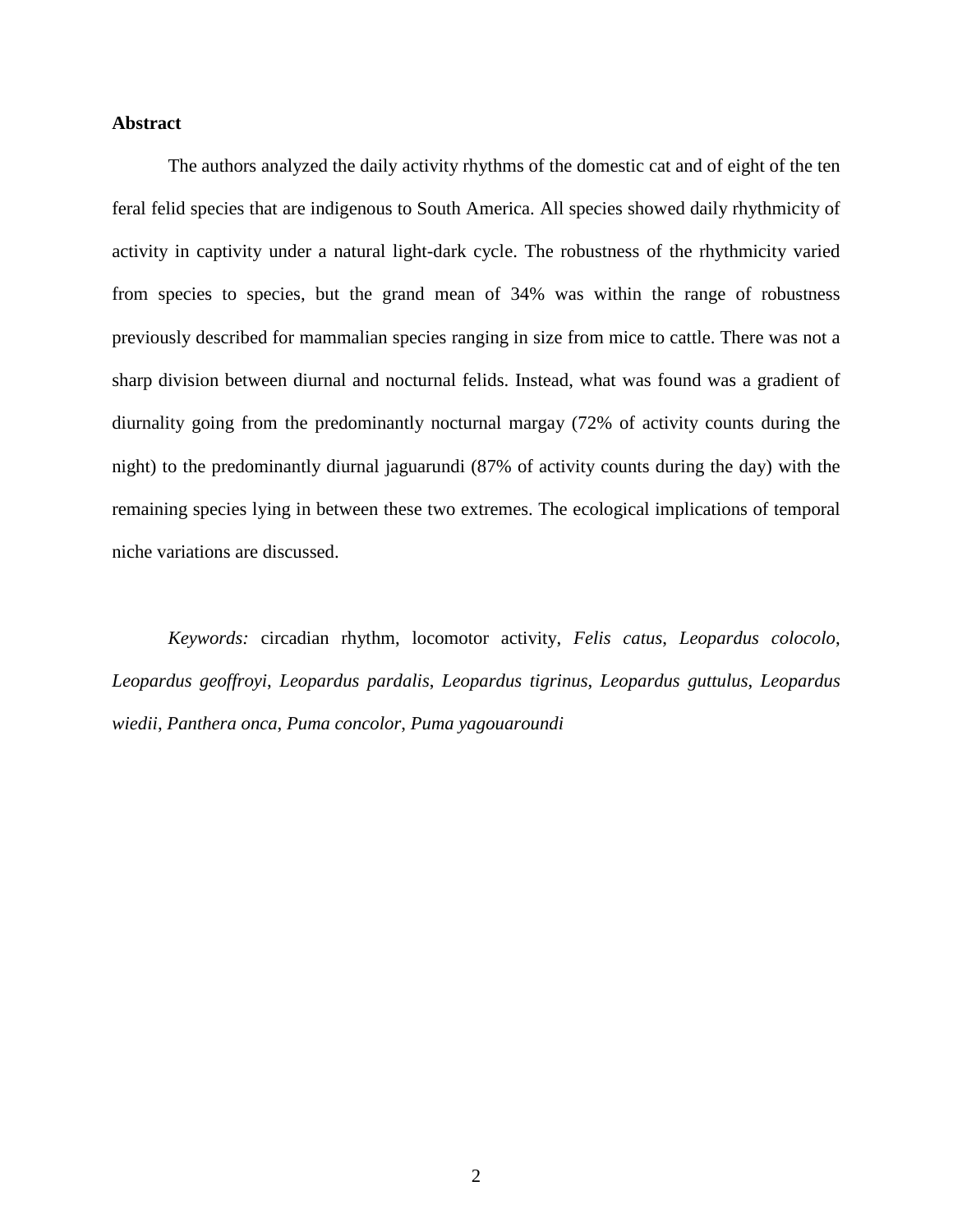#### **1. Introduction**

The temporal distribution of an animal's activity over the cycle of day and night and over the alternation of the seasons is of great importance for reproductive success [1-3] and survival of the species [4-6]. The need to forage efficiently while avoiding predators leads to a trade-off between starvation and predation risk that can affect the proportion of time per day allocated to activity and to foraging as well as the timing and alternation of these processes [7-9]. Full understanding of the daily activity rhythm of a species is, therefore, of paramount importance for the understanding of the biology of the species.

The daily distribution of locomotor activity has been studied in numerous mammalian species [10-12], but few studies have been conducted on felids. A few general studies of activity rhythms have been conducted on felids in the wild [13-15] and in captivity [16-18], but detailed studies on various species have yet to be accomplished. We describe here a detailed analysis of the daily activity rhythms of the domestic cat and of eight of the ten feral felid species that are indigenous to South America [19], which belong to three different genera (*Panthera*, *Puma*, and *Leopardus*) and have different life styles in terms of active times, social structure, maternal investment, etc. The Pampas cat (*Leopardus colocolo*), Geoffroy's cat (*Leopardus geoffroyi*), ocelot (*Leopardus pardalis*), oncilla (*Leopardus tigrinus/guttulus*), margay (*Leopardus wiedii*), and jaguar (*Panthera onca*) are considered to be in danger of extinction in the wild, whereas the puma (*Puma concolor*) and jaguarundi (*Puma yagouaroundi*) are not currently endangered but require controlled commercial exploitation [20].

The distribution of body sizes of South American felids is unique. Two species are large felids (heavier than 15 kg): the jaguar and puma. One is intermediate: the ocelot. The remaining species are small (lighter than 7 kg): the Andean mountain cat, Geoffrey's cat, guiña, jaguarundi,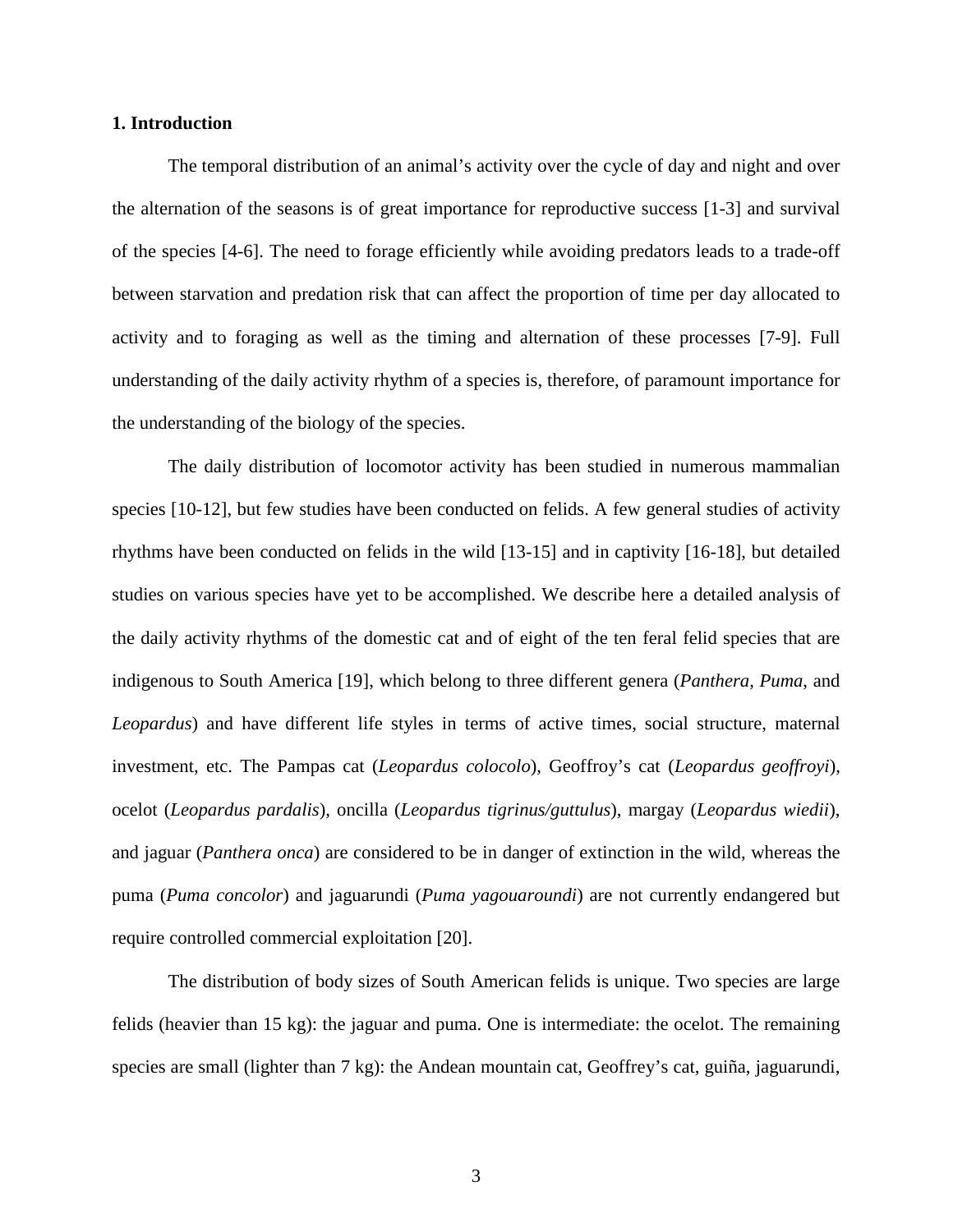margay, oncilla, and Pampas cat. The ecological characteristics of South American felids also delineate three groups. The first one is composed of specialist species associated with one or a few ecoregions (jaguar, guiña, and Andean mountain cat); the second group comprises species that are less specialized and have broader distributions (ocelot, margay, and oncilla); and the third group contains generalist species with broad geographical distribution (puma, jaguarundi, Geoffrey's cat, and Pampas cat) [21].

Argentina is the only country in the continent in which all ten species of feral South American felids can be found [22]. Two of these species (Andean cat and guiña) are not found in captivity in any animal facility in the country [21]. The others can be found in captivity in varied numbers, depending on the species and origin of the specimens. Most of these animals are not part of exhibits; instead, they enter rehabilitation centers because of illegal possession, illegal traffic, run-overs, or natural disasters, and are returned to their habitats after rehabilitation, except for large felines (jaguar and puma), whose release is limited because of danger to humans and cattle [23]. Yet, the jaguar in Argentina is critically endangered, with fewer than 250 adults remaining in the wild and 14 in zoological parks.

The domestic cat (*Felis catus*) was domesticated thousands of years ago and can be found in captivity or in the feral state all over the world [24]. Its daily distribution of activity is generally described as poorly structured with a slight preference for nocturnal activity both in the wild [25] and in the laboratory [26]. This species was included in the study because, although it is not originally from South America, it is currently found throughout South America, sometimes in the feral state.

The Pampas cat is described as having a preference for habitats characterized by grasslands, shrubs, and bushes [27]. It shares this habitat with the jaguarundi, Geoffroy's cat, and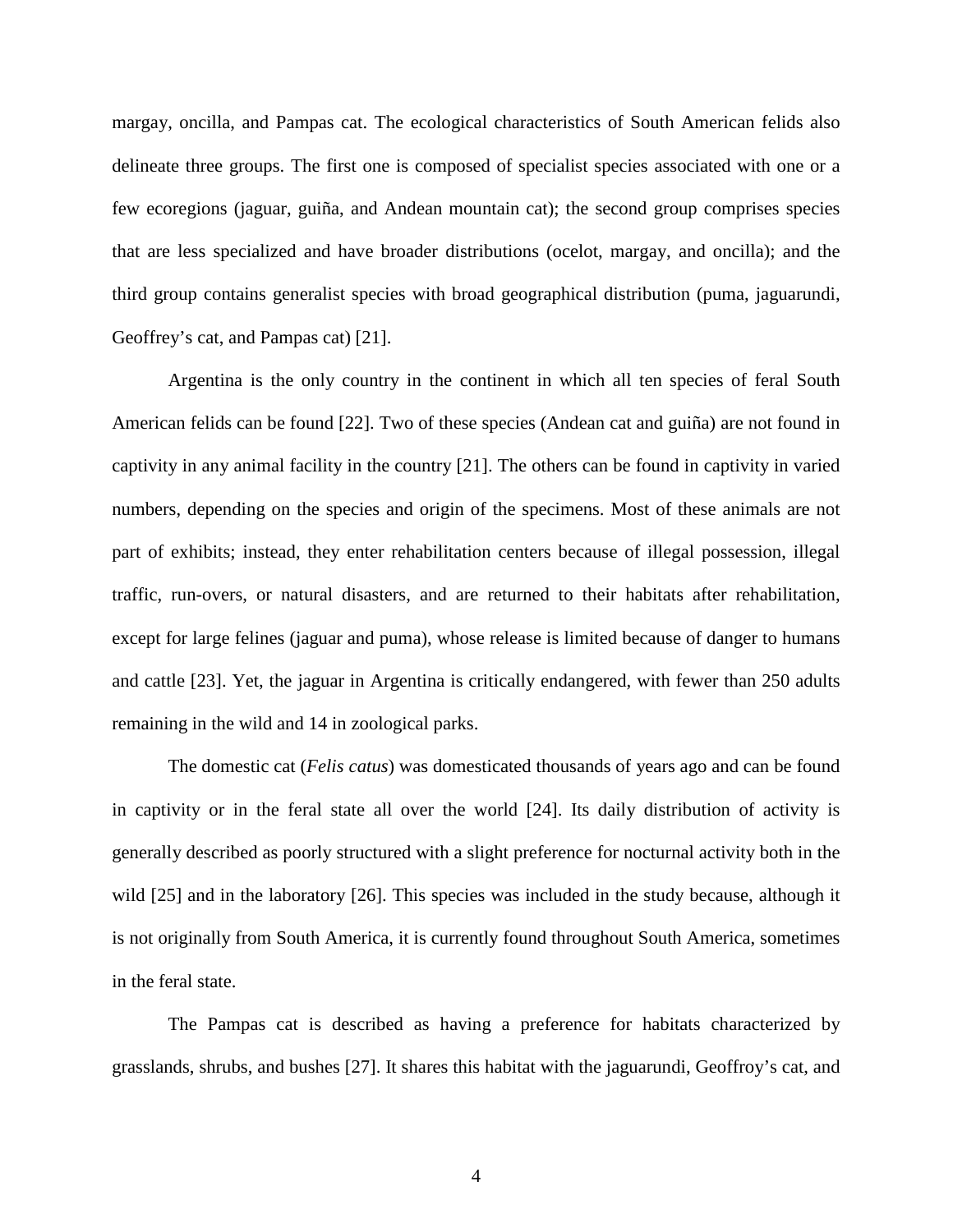Andean cat. It is reported to be solitary and crepuscular in grasslands in Brazil but nocturnal in the Andes and feeds mostly on birds [21].

The Geoffroy's cat is generally nocturnal and is a good climber. It is a common predator of farmed birds and small prey [21].

The ocelot is described as nocturnal, covering about 8 km while foraging each night [22], but diurnal when not challenged by natural predators [21], often being active either during the day or during the night [28]. It is a good swimmer and climber, feeding on small mammals, reptiles, amphibians, fishes, and crabs.

The margay is solitary and apparently nocturnal [29]. It feeds on a variety of animal species, predominantly arboreal ones. To avoid direct sun exposure, it hides high in tree canopies or tree cavities [21].

The oncilla, traditionally considered to be a single species (*Leopardus tigrinus*), seems to encompass three distinct species, the one found in Argentina most likely being *Leopardus guttulus* [30]. It shares mountain forests and Andean moors with the puma and lowlands with the jaguar, puma, ocelot, jaguarundi, and margay [31]. It tends to be terrestrial, solitary, territorial, and possibly nocturnal [21].

The jaguarundi is a flexible species, being found both in open areas (savannahs and floodplains) and in wooded areas, preferentially near water streams. It is reported to be diurnal, exhibiting bouts of 4 to 11 hours of continual activity [21].

The puma seems to be crepuscular and nocturnal. It is solitary, sedentary, and territorial. It is a good runner and climber. When food is scarce, it becomes more aggressive and may attack humans beings [21].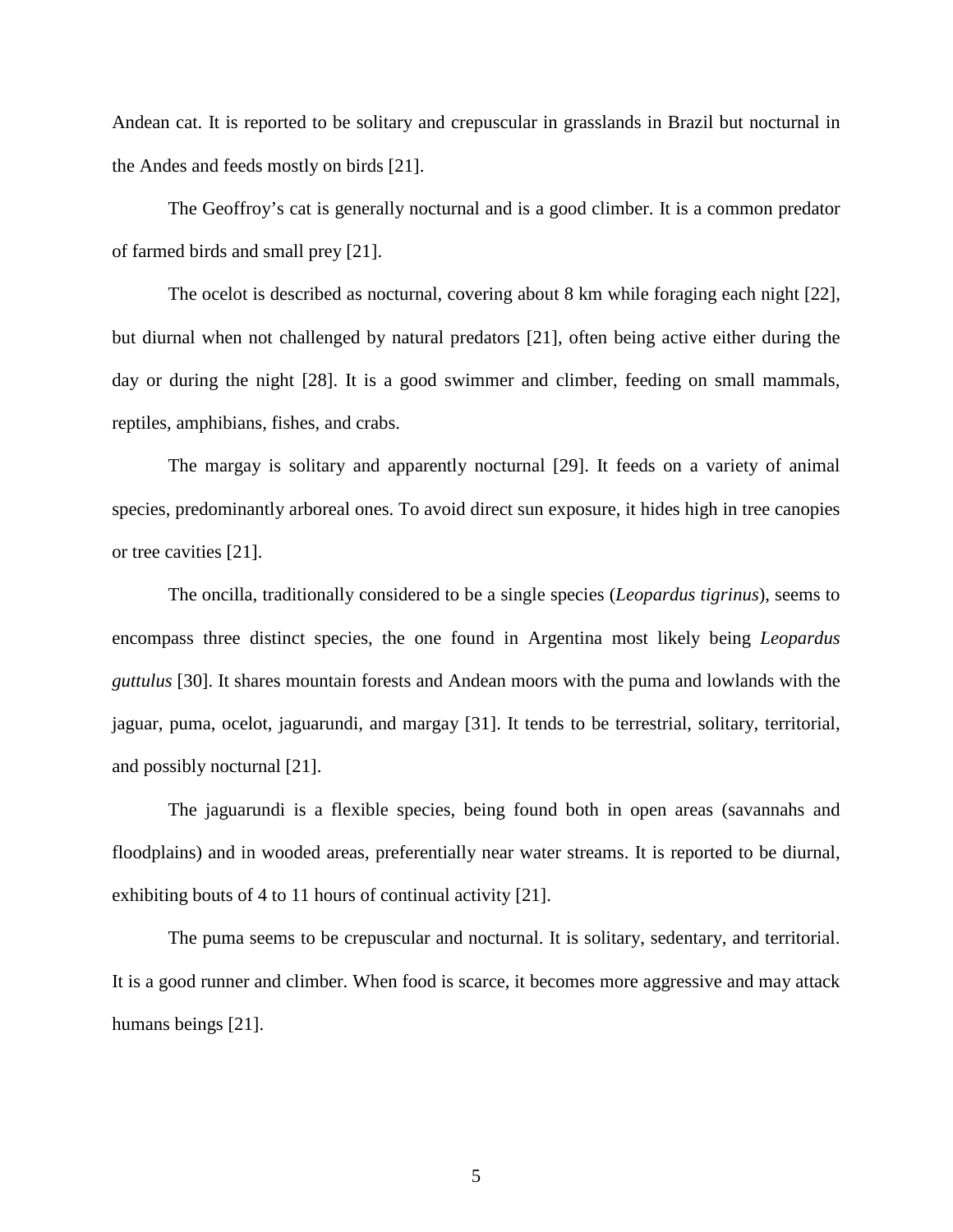The jaguar is reported to hunt at dawn and to rest during the rest of the day [21]. It moves on land and in water, hunting mammals, birds, reptiles, and fishes. It also predates on other carnivores. About 60% of its prey are relatively large (weighing more than 15 kg). It is dangerous to humans, both in the wild and in captivity [32].

The detailed analysis of behavioral activity of these species that is reported here complements the knowledge obtained by observations of behavior in the wild. The results are valuable not only as an addition to the natural history of South American felids but also as practical information to assist zoological parks and rehabilitation agencies in providing adequate care for these and related animals.

#### **2. Materials and method**

#### *2.1. Subjects*

All animals used as subjects in this study were participants in a program of rescue and rehabilitation of feral felids in South America. The nine species are listed in Table 1 along with their mean body masses, sample sizes, study sites, and living-space sizes. The morphometric parameters of each species were within the values reported by Macdonald and Loveridge [30]. Although exact ages of animals born and raised in the wild cannot be determined without invasive procedures, visual examination allowed the determination that, except for the jaguar, all animals were young adults. The jaguar was an older adult (approximately 14 years old).

The study was conducted at four different sites: Estación Biológica Experimental Granja La Esmeralda (Santa Fe, Argentina), Centro de Conservación de Vida Salvaje Güirá Oga (Puerto Iguazú, Argentina), Reserva Ecológica El Puma (Candelaria, Argentina), and Refúgio Biológico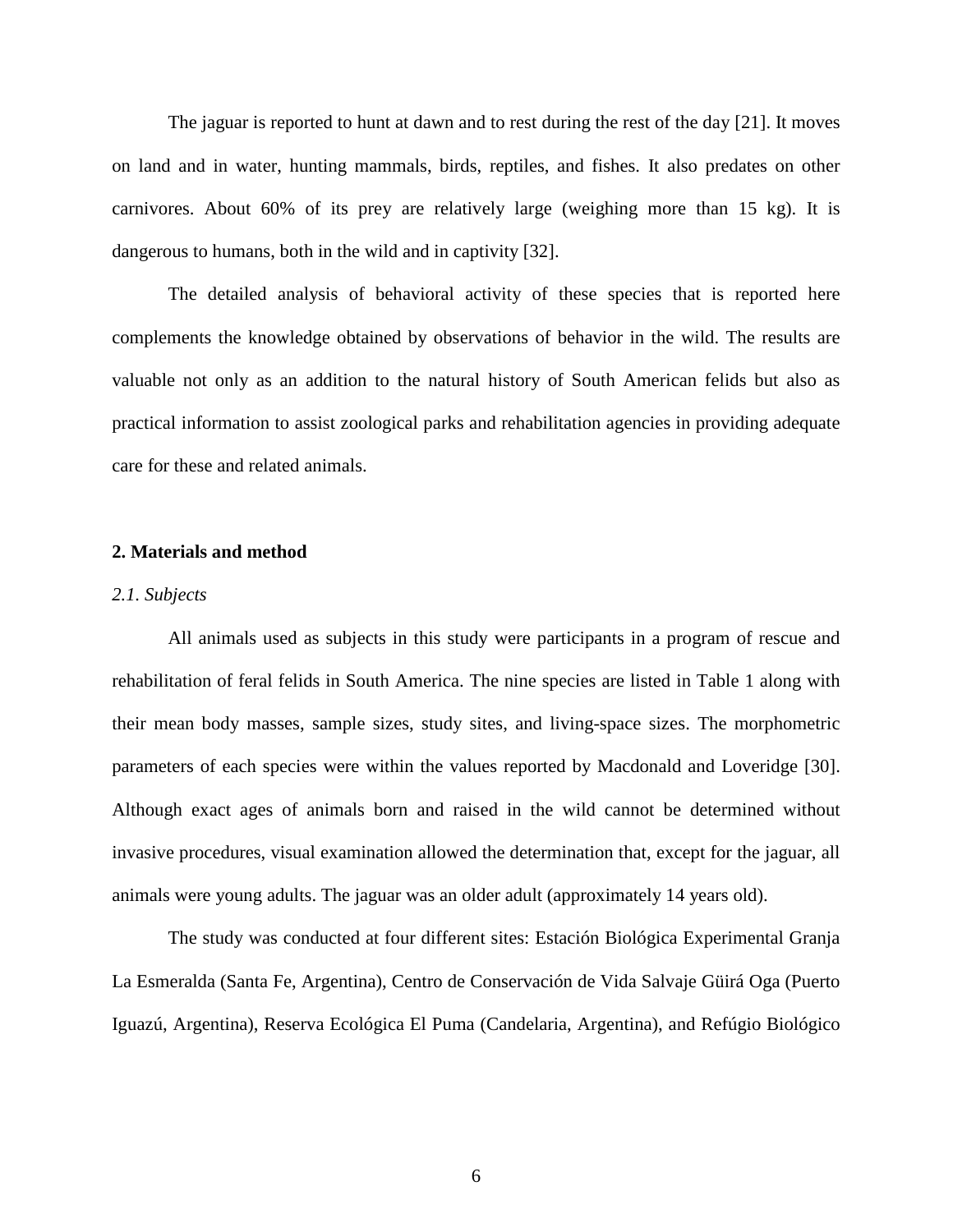Bela Vista (Foz do Iguaçu, Brazil). The geographical location of these sites is indicated in Fig. 1, which also indicates the historical and current distribution of the various species.

The animals chosen for the study were healthy animals that were approaching the time for return to the wild. Their origin was variable. Some were rescued from multiple locations, some were intercepted during illegal animal traffic, and some were donated to the conservation agencies. All animals had been in captivity for at least a year when the study commenced.

Except for the domestic cat, the various species were housed in their usual living spaces, which had vertical and horizontal structures with various visual barriers (such as shrubs and branches) allowing individuals to evade visual contact with or hide from other animals, such as the living space shown in Fig. 2. Preservation of typical behavior was facilitated by an enrichment program that provided the animals with the opportunity for various feeding strategies (live prey, dead prey, hidden food, water ad libitum, etc.).

Experiments were conducted in accordance with the regulations of the Guidelines for the Use of Wild Mammals in Research (American Society of Mammalogists, 2011) and the Guide for the Care and Use of Laboratory Animals (U.S. National Research Council, 2011).

# *2.2. Procedure*

All felines were housed individually during the study, which consisted of 13 consecutive days under natural conditions of illumination and ambient temperature. A 12L:12D light-dark cycle was secured by restriction of data collection to the time of the year close to the equinoxes. The study sites were located approximately in the center of the geographical distribution of the various species and, therefore, had a representative range of ambient temperatures, particularly during the equinoxes (March average high temperature: 28°C, average low temperature: 18°C). The animals had free access to water and were fed according to the standard procedure at each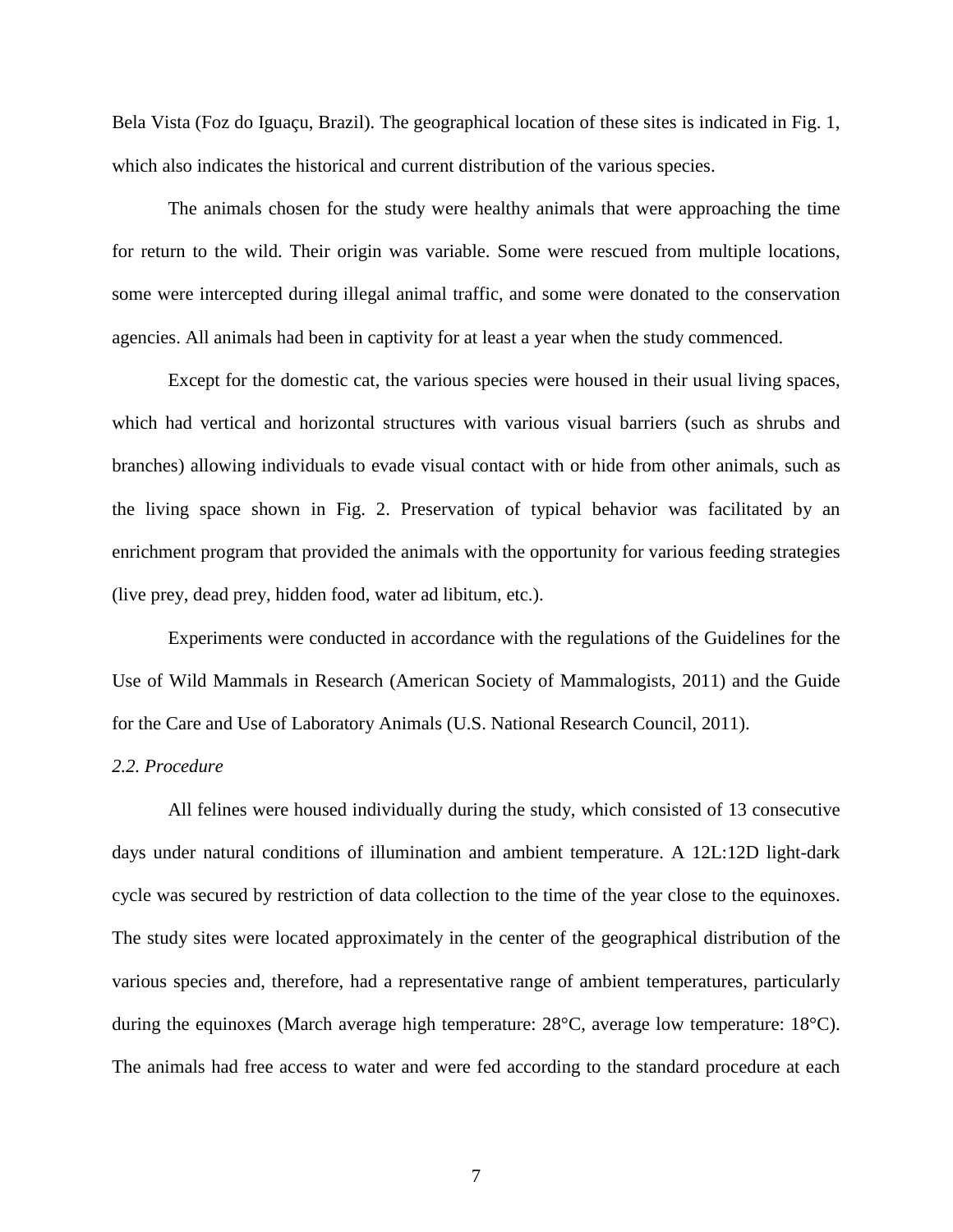facility. Feed consisted of fresh beef, poultry meat, or live prey (rats, doves, or quail) provided either once daily or on alternate days.

For the continuous recording of activity, an activity data-logger (Actiwatch, Cambridge Neurotechnology, Cambridge, UK) was strapped to the animal's neck and left in place for the duration of the study. The device monitored the animal's activity by the accelerometer technique and stored data in 30-min intervals for later analysis. Activity was defined as any movement the animal made, including different behaviors such as feeding, drinking, walking, and grooming, independently of the animal's position, such as lying or standing.

#### *2.3. Data analysis*

A time interval of 13 consecutive days (624 data points) was analyzed for each individual of each species. Daily wave-form plots of activity were generated for each species by averaging, time-bin by time-bin, the 13 consecutive days for each animal and then averaging all animals in each species while preserving the temporal resolution of the original data sets.

For each individual of each species, three parameters of the activity rhythm were analyzed: acrophase, robustness, and diurnality. The mesor (mean level) and amplitude of the rhythm were not given consideration for two reasons. The first reason is that the activity counts registered by the Actiwatches are not calibrated to reflect distance covered or stationary movement in a reliable manner. The second reason is that the sizes of the living spaces were not rigorously scaled to the sizes or habits of the animals, which means that some species might have been more restricted in their movements than other species. Thus, the analysis of mesor and amplitude could not produce valid interspecies comparisons in this study.

Acrophase is the time of the daily peak of the activity rhythm. The acrophase was computed by the single cosinor procedure, which fits a cosine wave to the data in order to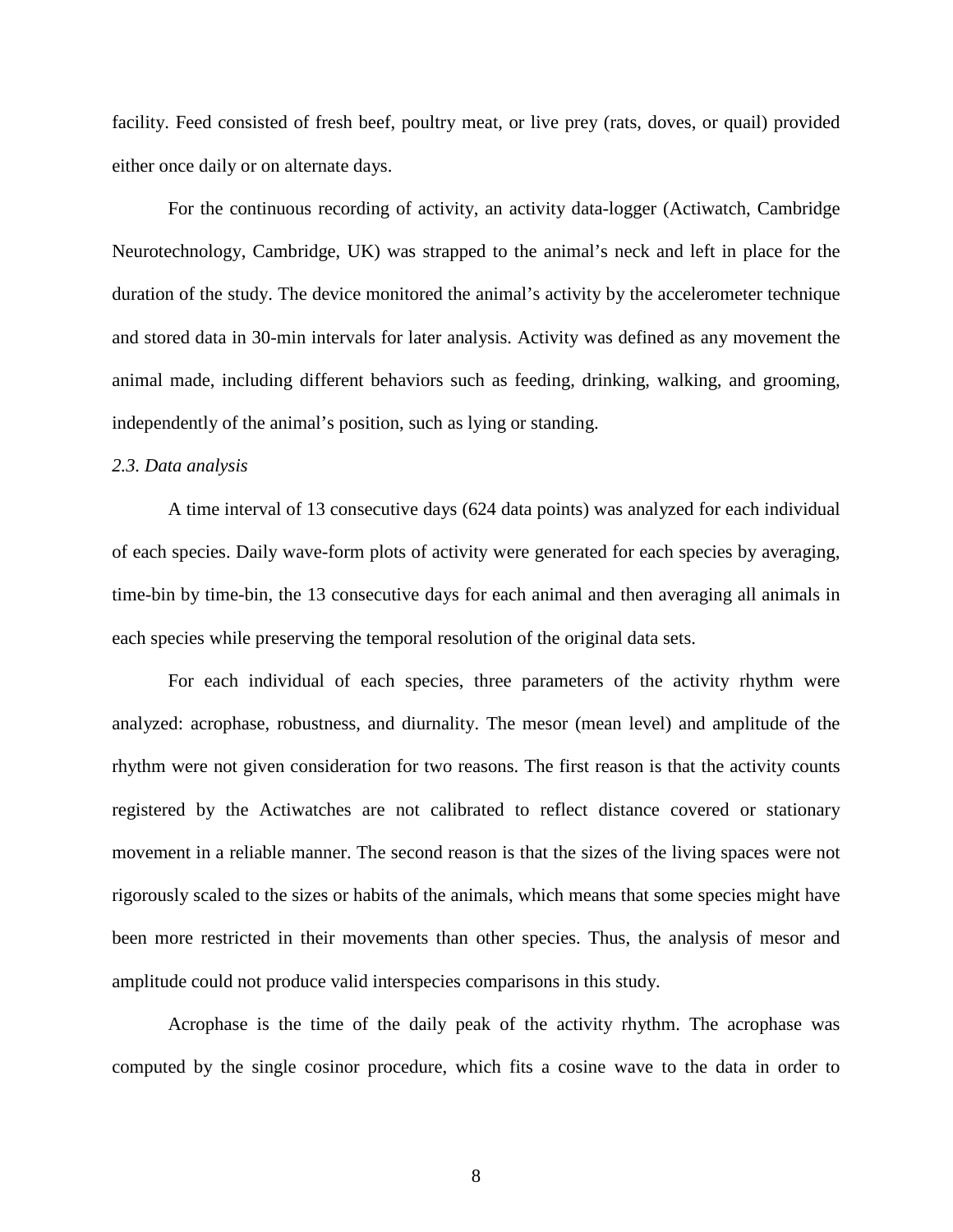overcome differences in wave form of the time series under analysis [34, 35]. This is particularly important when different species are being compared, as the wave form of the activity rhythm is known to vary greatly from species to species. The acrophase computed by the cosinor procedure provides a "center-of-gravity" measure of the wave form that minimizes the effects of differences in slope, bimodality, etc. [35].

The second parameter of the activity rhythm to be analyzed was rhythm robustness. Rhythm robustness refers to the strength of rhythmicity and is closely related to the stationarity of the time series [36]. Robustness is independent of amplitude, except at the extreme low end of the range, as a rhythm with zero amplitude also has zero robustness. Rhythm robustness was computed as the  $Q_P$  value of the chi-square periodogram statistic as a percentage of the maximal QP value for the data set [36].

The third parameter to be analyzed was diurnality. A diurnality index was calculated for each individual by dividing the total activity counts accumulated during the light phase of the daily cycle by the activity counts accumulated during the whole day and multiplying the result by 100.

The statistical significance of differences between group means was evaluated by analysis of variance (ANOVA) followed by post-hoc pairwise comparisons with Tukey's HSD test [37]. The level of significance ( $\alpha = 0.05$ ) was maintained at each ANOVA.

# **3. Results**

A nine-day segment of the records of activity of a representative Geoffroy's cat is presented in Fig. 3. Activity shows clear daily rhythmicity, with movement being recorded mostly during the night. Although there is clear day-to-day variability, the activity rhythm is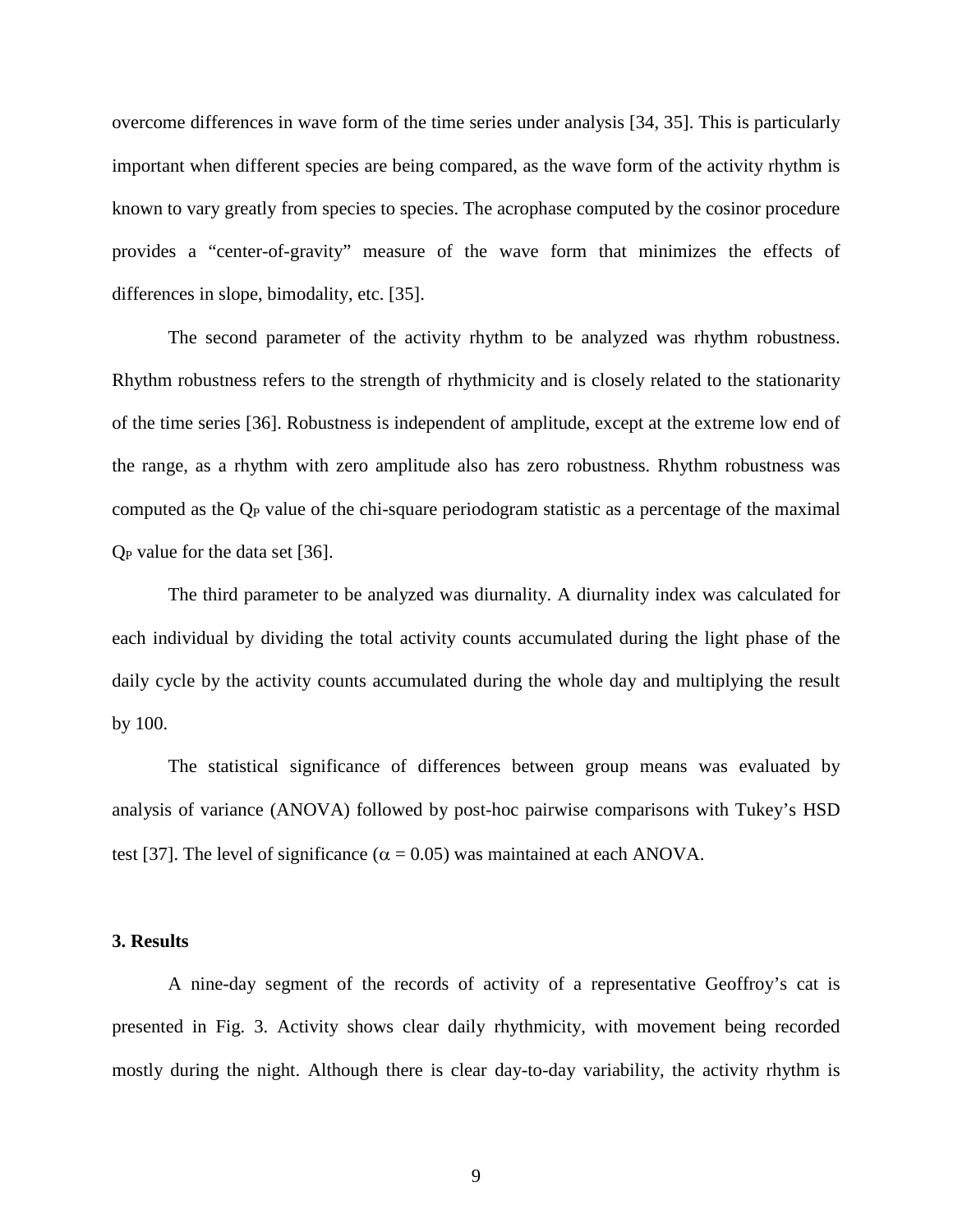quite strong. This animal exhibited acrophase at 00:20 (that is, with peek activity 20 min after midnight), rhythm robustness of 45% (that is, a moderately robust activity rhythm), and diurnality of 26% (that is, a predominantly nocturnal activity pattern).

Daily wave-form plots of activity of each of the nine species are shown in Fig. 4. Whereas all individual felines exhibited statistically significant 24-hour rhythmicity of activity, as determined by the cosinor test ( $p < 0.001$ ), different species exhibited different activity patterns. Perhaps most noticeable in the figure is the concentration of activity during the night in species such as the margay and Geoffroy's cat, the concentration of activity during the day in species such as the jaguarundi and jaguar, and more complex patterns in the other species. The average activity pattern for the pumas has an arrhythmic appearance because of relatively high inter-individual variability in this species (meaning that individual animals exhibited daily rhythmicity of behavior, but some individuals tended to be diurnal whereas others tended to be nocturnal).

The interspecies differences noted in Fig. 4 are quantified in Fig. 5 in terms of acrophase, rhythm robustness, and diurnality. To allow the inclusion of all species in a global analysis of variance, three separate data sets were used from each of the single individuals of Pampas cat and jaguar. Analysis of variance indicated the presence of significant differences in the acrophases of the various species ( $F_{8,41} = 61.105$ ,  $p < 0.001$ ). Three species had peak activity shortly after midnight (margay, Geoffroy's cat, and puma), two species shortly after sunrise (domestic cat and Pampas cat), two species around noon (jaguarundi and jaguar), and two species early in the night (oncilla and ocelot).

Also depicted in Fig. 5 are the means of rhythm robustness (strength of rhythmicity). Analysis of variance indicated the presence of significant differences in the robustness of the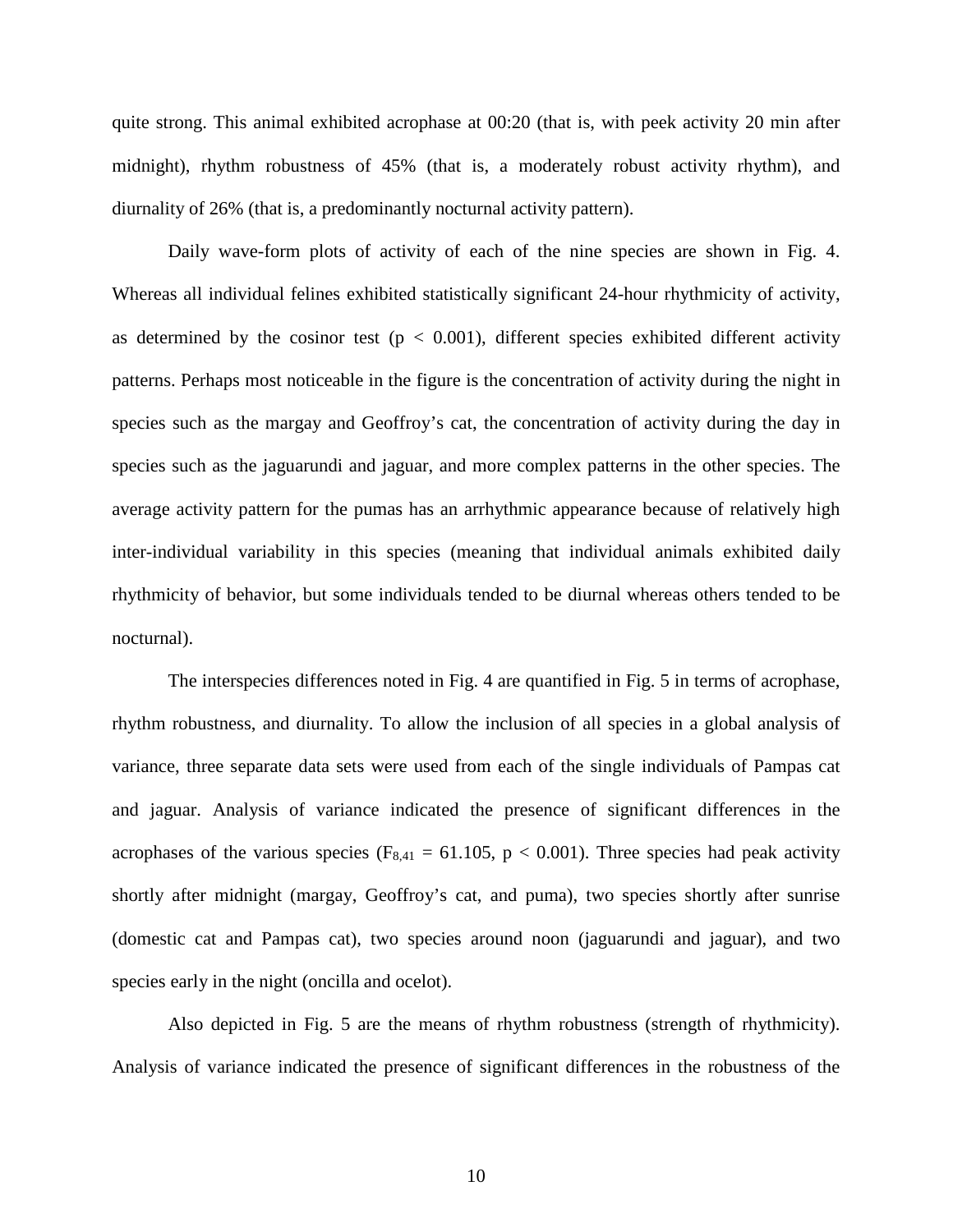various species (F<sub>8,41</sub> = 4.280, p < 0.001), even though the differences were not as marked ( $\omega^2$  = 0.31) as those for the acrophase ( $\omega^2 = 0.91$ ). The lowest robustness (18%) was observed in the jaguar, whereas the highest robustness (51%) was observed in the jaguarundi.

The third panel in Fig. 5 shows the means of the diurnality index. Analysis of variance indicated the presence of significant differences in the diurnality of the various species ( $F_{8,41}$  = 19.776,  $p < 0.001$ ). Not surprisingly, variations in the diurnality index were closely correlated with variations in the acrophase expressed in terms of hours since sunset  $(r = 0.91, p = 0.001)$ . The most diurnal species were the jaguarundi and jaguar, whereas the most nocturnal (least diurnal) species was the margay.

#### **4. Discussion**

All species showed daily rhythmicity of activity in captivity under a natural light-dark cycle and mild environmental temperature characteristic of the equinoxes. The robustness of the rhythmicity varied from species to species, but the grand mean of 34% was within the range of robustness previously described for 16 mammalian species ranging in size from mice to cattle [38].

As previously shown for small rodents [39], we did not find a sharp division between diurnal and nocturnal felids. On the contrary, we found a gradient of diurnality going from the predominantly nocturnal margay to the predominantly diurnal jaguarundi with the remaining species spread out between these two extremes. Although the most nocturnal felid in our study (margay: 28% diurnal) was not as nocturnal as some rodents (golden hamster: 0% diurnal [39]), the most diurnal felid (jaguarundi: 87%) was just as diurnal as the most diurnal rodent in the previous study (Nile grass rat: 87% diurnal [39]). As expected, the diurnality of a species was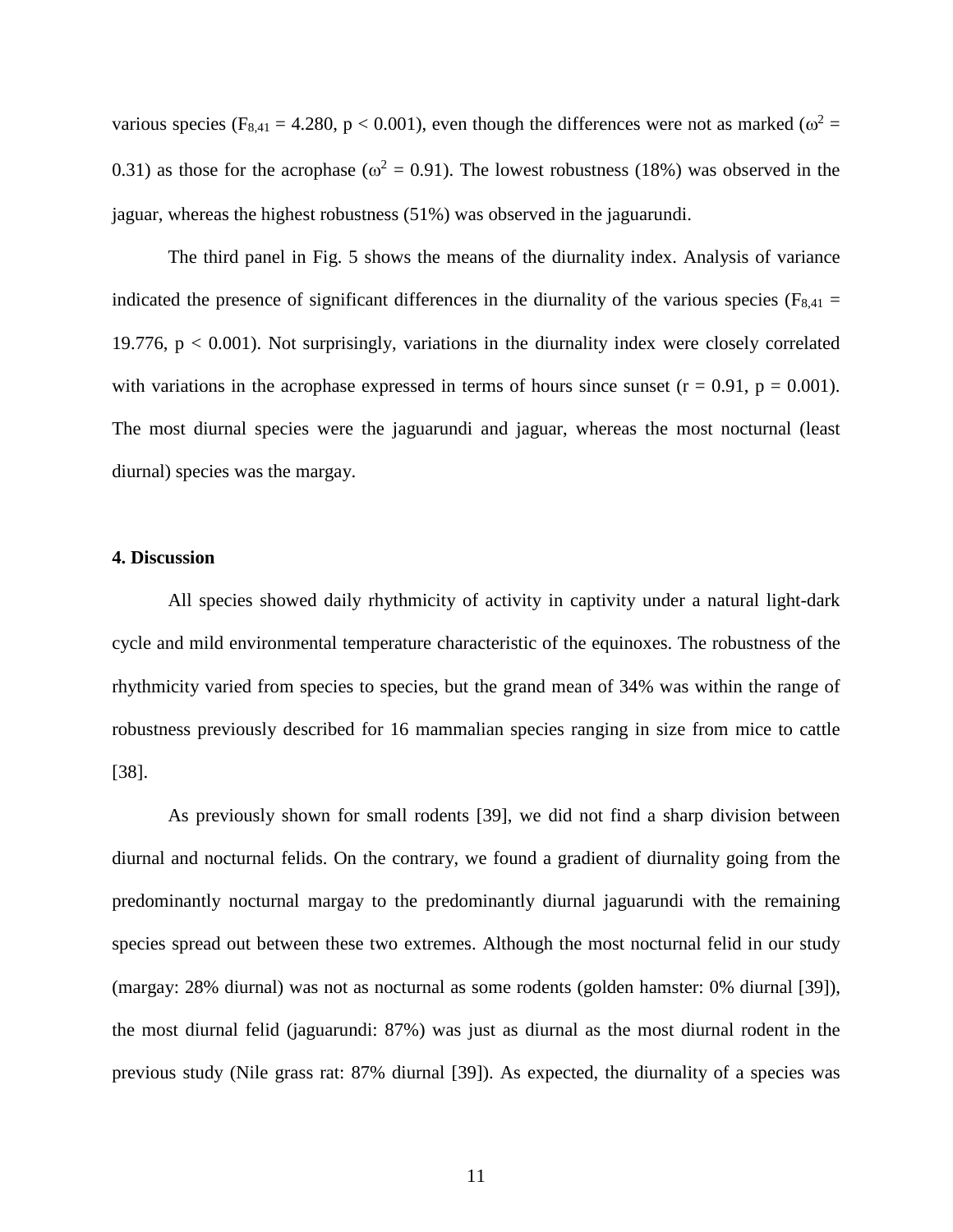correlated with its acrophase  $(r = 0.91)$ , so that predominantly nocturnal species had acrophases during the night, and predominantly diurnal species had acrophases during the day.

When different species are in competition in the same area and there are strong selective forces [40], the temporal segregation of the daily activity patterns can potentially be the most effective mechanism to reduce competition [41]. Species with flexible daily rhythmicity (cathemeral species) may be able to adjust their activity pattern to local conditions (predation risk, competitors, or prey) and increase their fitness. This could be specifically beneficial for a generalist predator like the puma, which consumes a broader variety of prey, including diurnal and nocturnal prey [42]. Similarly to what was observed by Di Bitetti and colleagues [43], three of the species in our study (oncilla, puma, and ocelot) showed a cathemeral pattern of activity, as characterized by relatively low rhythm robustness and a diurnality index close to 50%. The jaguar also exhibited low robustness but had a diurnality index above 70%. The temporal separation in the activities of the puma and the jaguar may reflect a strategy of avoidance of direct contact between these two species to allow their coexistence in the same geographical area [44]. There have been previous reports of such temporal separation of sympatric species with similar feeding habits to prevent competition [45].

Field observations at the Kaa Iya National Park, in Bolivia, characterized the jaguar as a predominantly diurnal felid [46], which is in agreement with our findings. On the other hand, two other groups characterized the jaguar as a nocturnal species [47, 48]. Regarding ocelots, Di Bitetti and colleagues [43] noted, as we did, a predominantly nocturnal activity pattern.

The jaguarundi and the margay, which Kiltie described as having the greatest morphological overlap [49], had the most extreme difference in the diurnality index in our study, as the jaguarundi was the most diurnal species (88% diurnal) and the margay was the most

12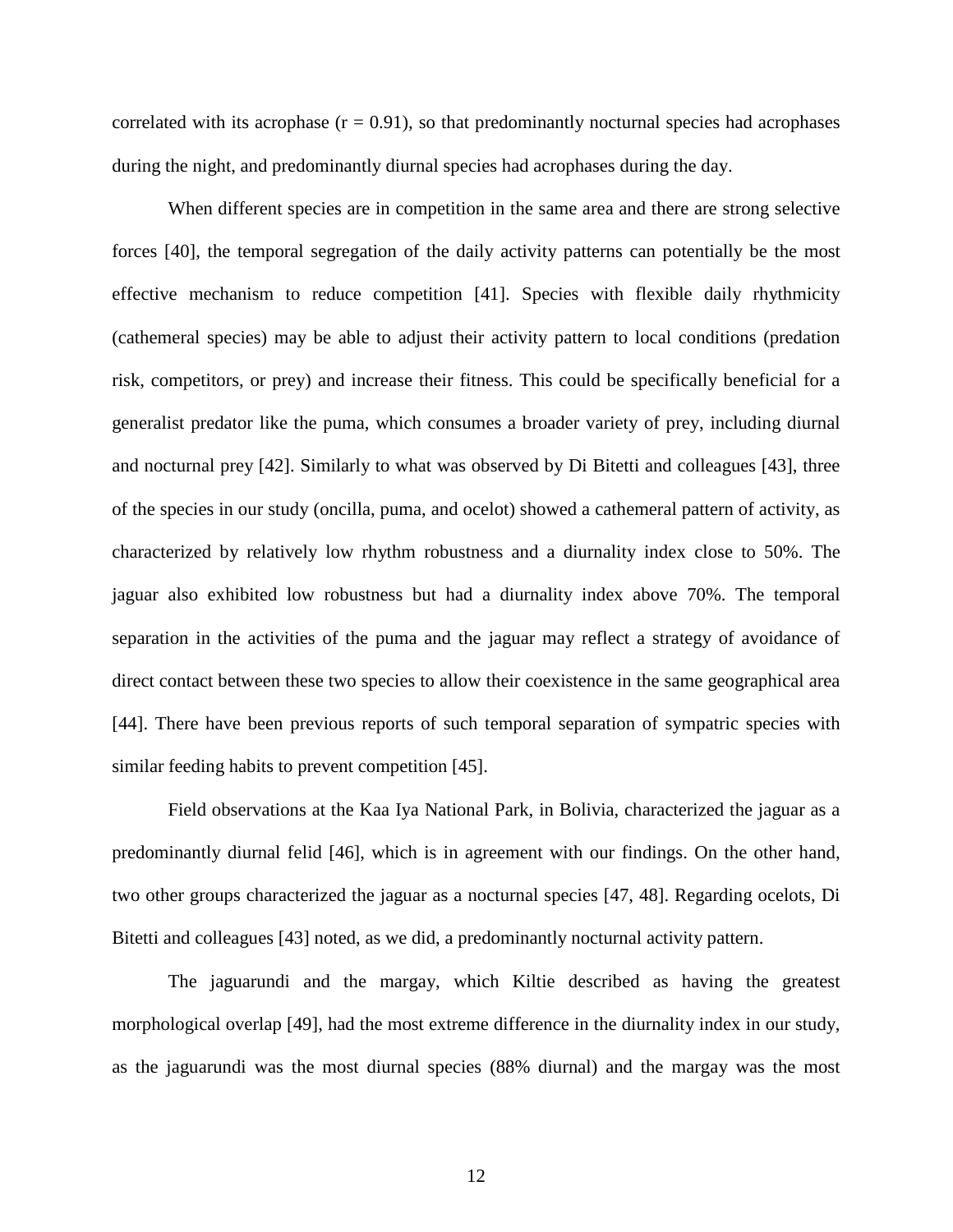nocturnal species (28% diurnal). The margay has strong adaptations for an arboreal and nocturnal lifestyle [50], and these characteristics may reduce competition with the similarly sized jaguarundi and the oncilla, the latter one with a more terrestrial habit and a cathemeral activity pattern, which allows for a flexible use of the temporal axis in response to local competitive conditions.

We found that Geoffroy's cats are mostly active during crepuscular and nocturnal hours, which is consistent with field observations of their hunting behavior [51, 52] and studies in captivity [53]. Nocturnality in small- and medium-sized felids has been attributed to their specialization in catching nocturnal rodents [54, 55]. Small nocturnal rodents are the major component (up to 94%) of the Geoffroy's cat diet in Lihue Calel [56, 57]. Domestic cats have been domesticated for thousands of years, and it is not surprising that we found them to have a slight tendency towards diurnality. Previous studies have found great inter-individual differences in the temporal organization of behavior in domestic cats [38].

Although the Pampas cat exhibited a slight tendency towards diurnality in our study, this species has been described as nocturnal in high-altitude deserts of the Andes [58]. The discrepancy may be related to the large difference in habitat characteristics between sites but is most likely due to differences in the quantification of diurnality. As indicated above, we found a wide gradient of diurnality in the nine felid species that we studied, with only the margay being strongly nocturnal and the jaguarundi being strongly diurnal. Also, our study involved a single specimen of Pampas cat, which may or may not be representative of the whole species.

One limitation of our study is that we did not have a large enough number of individuals of each species to conduct a comparison of rhythmic parameters between males and females or between individuals of different ages. However, by studying the temporal organization of

13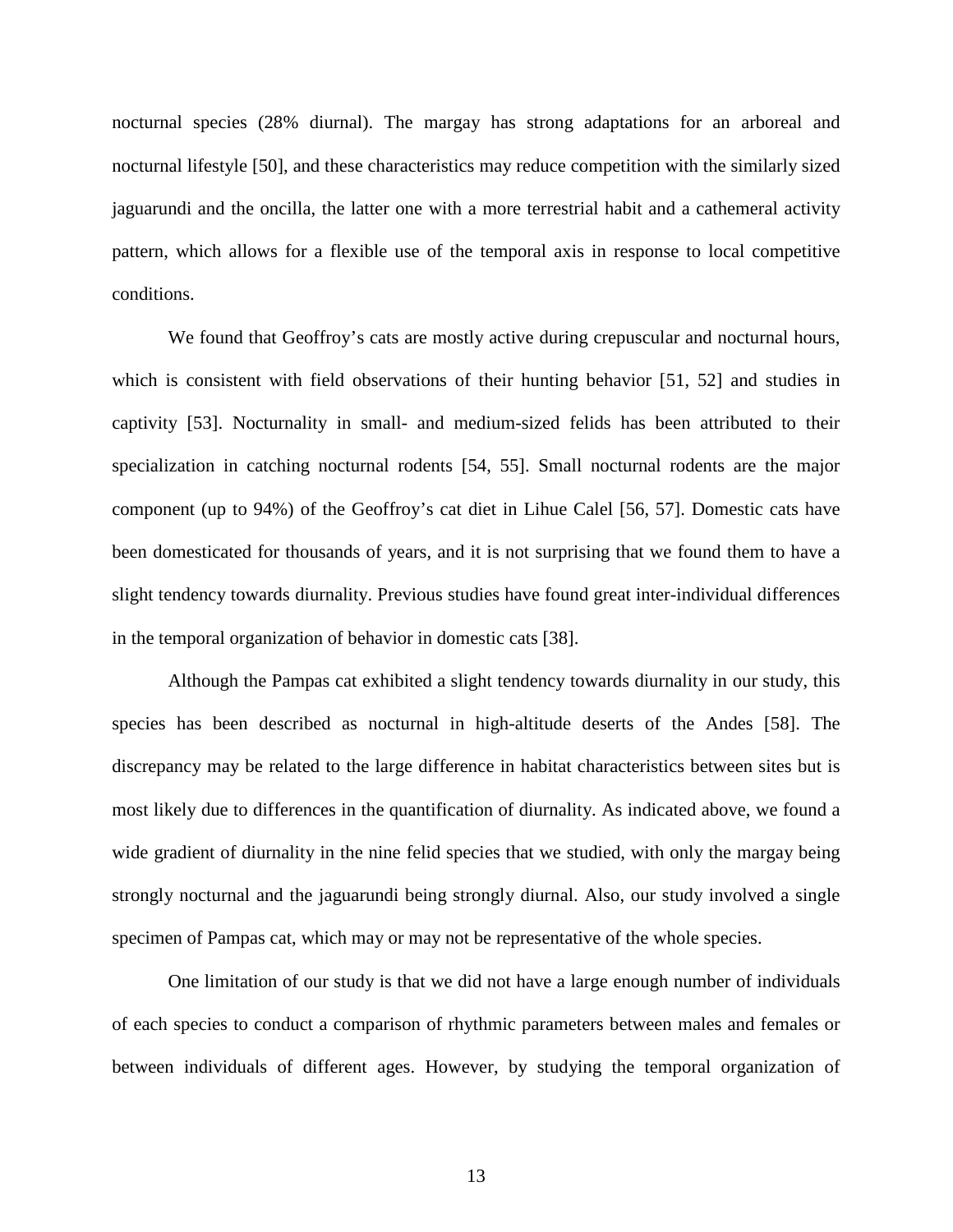behavior of adult individuals under controlled conditions, we gained knowledge about the "spontaneous" pattern of daily activity that can be observed in the absence of marked variations in ambient temperature, prey availability, predation risk, and other variables that confound the role of the light-dark cycle in the modulation of circadian rhythms.

# **Acknowledgments**

We thank the staff of Estación Biológica Experimental Granja La Esmeralda (Santa Fe, Argentina), Centro de Conservación de Vida Salvaje Güirá Oga (Puerto Iguazú, Argentina), Reserva Ecológica El Puma (Candelaria, Argentina), and Refúgio Biológico Bela Vista (Foz do Iguaçu, Brazil) for guidance and assistance during the study.

# **Funding**

This work was carried out as a part of project CAI+D 2011, which was financed by the Universidad Nacional del Litoral (Santa Fe, Argentina).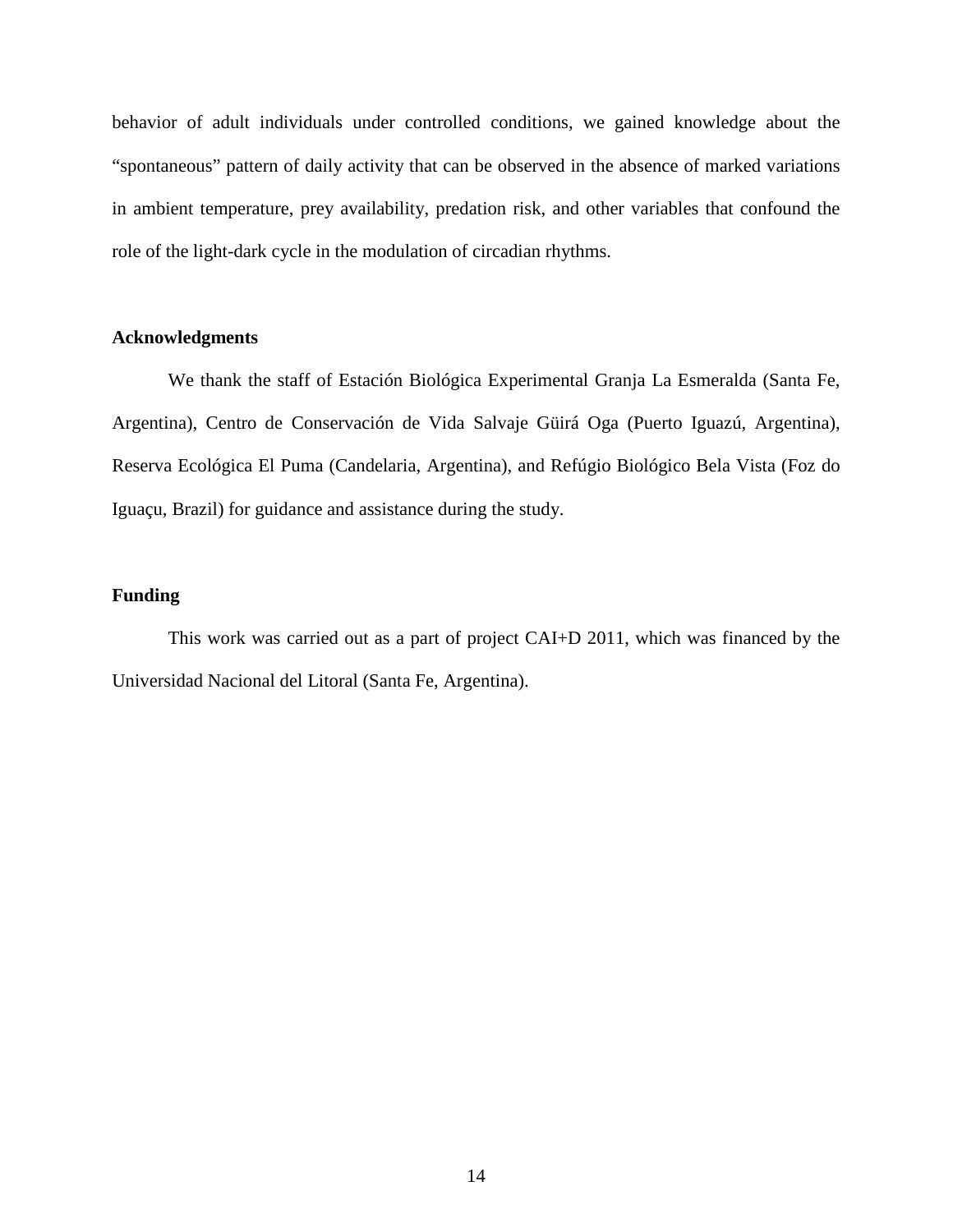# **References**

- 1. Reeder, D. M., Kramer, K. M. (2005). Stress in free-ranging mammals: integrating physiology, ecology, and natural history. J Mammal 86: 225-235.
- 2. Speakman, J. R. (2008) The physiological costs of reproduction in small mammals. Philos Trans R Soc Lond B Biol Sci 363: 375-398.
- 3. Zhao, Z. J., Song, D. G., Su, Z. C., Wei, W. B., Liu, X. B., Speakman, J. R. (2013). Limits to sustained energy intake. XVIII. Energy intake and reproductive output during lactation in Swiss mice raising small litters. J Exp Biol 216: 2349-2358.
- 4. Speakman, J. R. (2000). The cost of living: field metabolic rates of small mammals. Adv Ecol Res 30: 177-297.
- 5. Szafranska, P. A., Zub, K., Konaezewski, M., Speakman, J. R. (2005). A positive association between resting and field metabolic rates in weasels. Integr Comp Biol 45: 1080-1080.
- 6. Larivée, M. L., Boutin, S., Speakman, J. R., McAdam, A. G., Humphries, M. M. (2010). Associations between over-winter survival and resting metabolic rate in juvenile North American red squirrels. Funct Ecol 24: 597-607.
- 7. Dall, S. R. X., Boyd, I. L. (2002). Provisioning under the risk of starvation. Evol Ecol Res 4: 883-896.
- 8. Higginson, A. D., McNamara, J. M., Houston, A. I. (2012). The starvation-predation trade-off predicts trends in body size, muscularity, and adiposity between and within taxa. Am Nat 179: 338-350.
- 9. Sweitzer, R. A. (1996). Predation or starvation: consequences of foraging decisions by porcupines (Erethizon dorsatum). J Mammal 77: 1068-1077.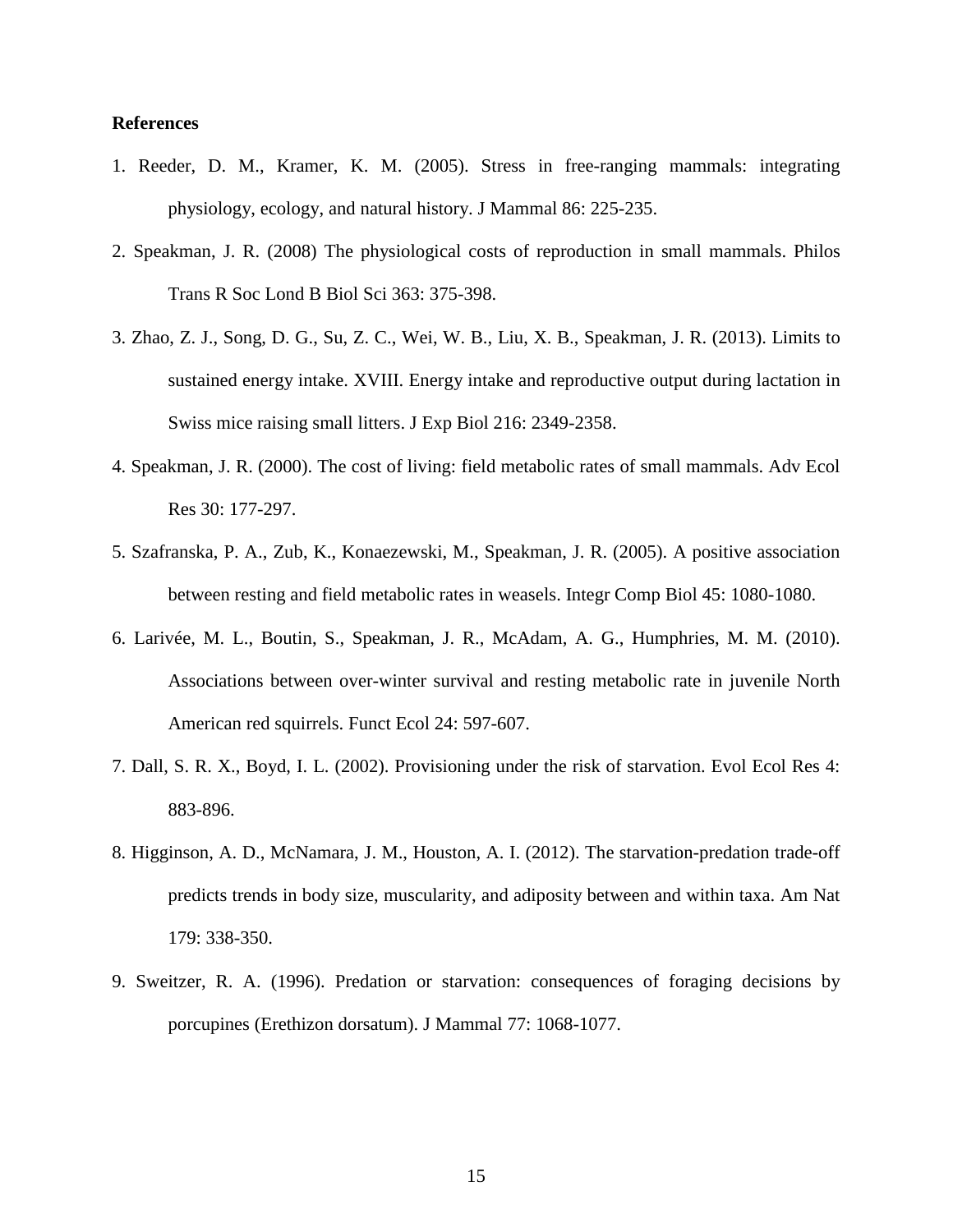- 10. Dunlap, J. C., Loros, J. J., DeCoursey, P. J. (2004). Chronobiology: Biological Timekeeping. Sunderland, Mass.: Sinauer.
- 11. Koukkari, W. L., Sothern, R. B. (2006). Introducing Biological Rhythms. New York: Springer.
- 12. Refinetti, R. (2016). Circadian Physiology, 3rd Edition. Boca Raton, Fla.: CRC Press.
- 13. Hayward, M. W., Hayward, G. J. (2007). Activity patterns of reintroduced lion Panthera leo and spotted hyaena Crocuta crocuta in the Addo Elephant National Park, South Africa. Afr. J. Ecol. 45: 135-141.
- 14. Heurich, M., Hilger, A., Küchenhoff, H., Andrén, H., Bufka, L., Krofel, M., Mattisson, J., Odden, J., Persson, J., Rauset, G. R., Schmidt, K., Linnell, J. D. C. (2014). Activity patterns of Eurasian lynx are modulated by light regime and individual traits over a wide latitudinal range. PLoS One 9: e114143.
- 15. Graipel, M. E., Oliveira-Santos, L. G. R., Goulart, F. V. B., Tortato, M. A., Miller, P. R. M., Cáceres, N. C. (2014). The role of melanism in oncillas on the temporal segregation of nocturnal activity. Braz J Biol 74: S142-S145.
- 16. Randall, W., Cunningham, J. T., Randall, S., Liittschwager, J., Johnson, R. F. (1987). A twopeak circadian system in body temperature and activity in the domestic cat, Felis catus. J Therm Biol 12: 27-37.
- 17. Weller, S. H., Bennett, C. L. (2001). Twenty-four hour activity budgets and patterns of behavior in captive ocelots (Leopardus pardalis). Appl Anim Behav Sci 71: 67-79.
- 18. Yerga, J., Calzada, J., Manteca, X., Vargas, A., Pérez, M. J., Palomares, F., Rivas, A. (2015). Ontogeny of daily activity and circadian rhythm in the Iberian lynx (Lynx pardinus). Appl Anim Behav Sci 169: 62-68.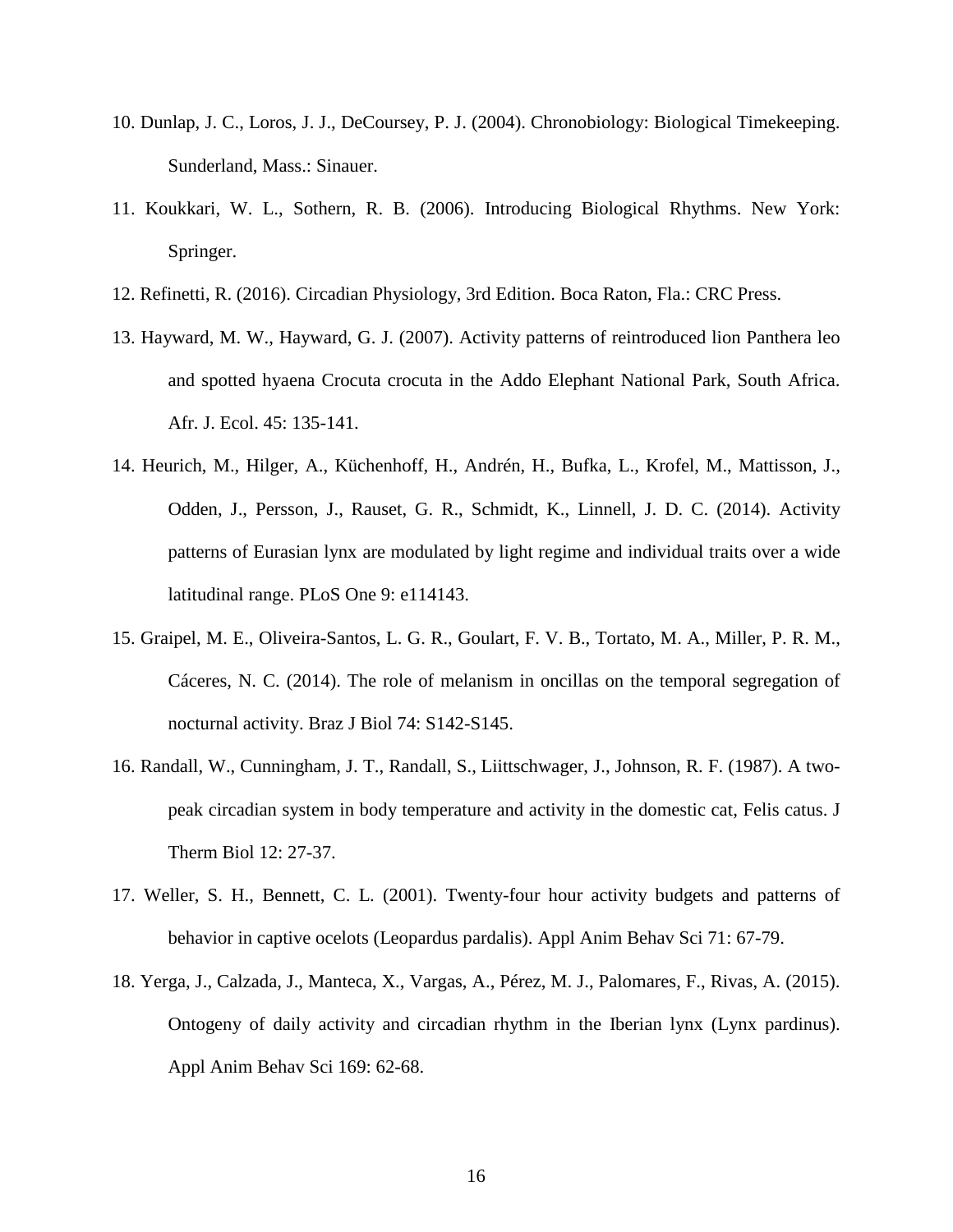19. Lord, R. D. (2007). Mammals of South America. Baltimore: Johns Hopkins University Press.

- 20. CITES (2017). Convention on International Trade in Endangered Species of Wild Fauna and Flora. Apendices I, II and III. Geneva, Switzerland.
- 21. Pereira, J., Aprile, G. (2012). Manual de campo: Felinos de Sudamérica. Buenos Aires: Londaiz Laborde.
- 22. Parera, A. (2002). Los mamíferos de la Argentina y la región austral de Sudamérica. Buenos Aires: Ateneo.
- 23. Chebez, J. C. (2008). Los que se van. Mamíferos. Buenos Aires: Albatros.
- 24. Driscoll, C. A., Menotti-Raymond, M., Roca, A. L., Hupe, K., Johnson, W. E., Geffen, E., Harley, E. H., Delibes, M., Pontier, D., Kitchener, A. C., Yamaguchi, N., O'Brien, S. J., Macdonald, D. W. (2007). The Near Eastern origin of cat domestication. Science 317: 519-523.
- 25. Barratt, D. G. (1997). Home range size, habitat utilisation and movement patterns of suburban and farm cats Felis catus. Ecography 20: 271–280.
- 26. Randall, W., Johnson, R. F., Randall, S., Cunningham, J. T. (1985). Circadian rhythms in food intake and activity in domestic cats. Behav Neurosci 99: 1162–1175.
- 27. Ximenez, A. (1961). Una nueva subespecie del gato pajero en el Uruguay. Comunicaciones Zoológicas del Museo de Historia Natural de Montevideo 5(88): 1-8.
- 28. Crawshaw, P., Quigley, H. (1989). Notes on ocelot movement and activity in the Pantanal Region, Brazil. Biotropica 21: 337-379.
- 29. Vanderhoff, N. (2011). Abundance and activity patterns of the margay at a mid elevation site in the eastern Andes of Ecuador. Mastozoología Neotropical. 18(2): 271-279.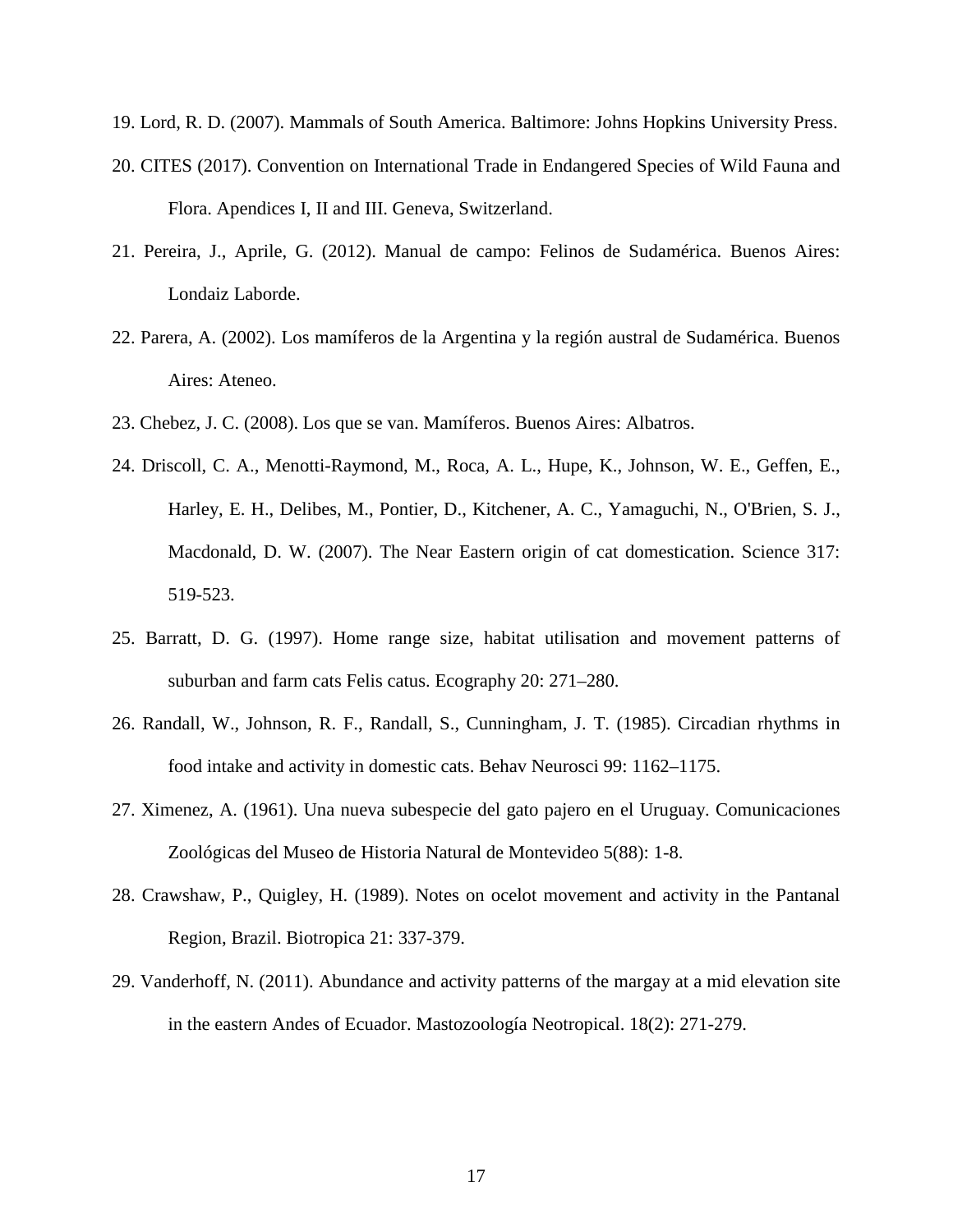- 30. Nascimento, F. O., Feijó, A. (2017). Taxonomic revision of the tigrina Leopardus tigrinus (Schreber, 1775) species group (Carnivora, Felidae). Papéis Avulsos de Zoologia 57(19): A-AH.
- 31. Wang, E. (2002). Diets of ocelots (Leopardus pardalis), margays (Leopardus wiedii), and oncilla (Leopardus tigrinus) in the Atlantic Rainforest in Southeast Brazil. Studies on Neotropical Fauna and Environment 37(3): 207-212.
- 32. Paviolo, A. (2002). Abundancia de presas potenciales de yaguareté (Panthera onca) en áreas protegidas y no protegidas de la Selva Paranaense, Argentina. Tesis de grado. Universidad Nacional de Córdoba, Argentina.
- 33. Macdonald, D., Loveridge, A. (Eds.). (2010). The biology and conservation of wild felids (Vol. 2). New York: Oxford University Press.
- 34. Nelson, W., Tong, Y. L., Lee, J. K., Halberg, F. (1979). Methods for cosinor rhythmometry. Chronobiologia 6: 305-323.
- 35. Refinetti, R., Cornélissen, G., Halberg, F. (2007). Procedures for numerical analysis of circadian rhythms. Biol Rhythm Res 38: 275-325.
- 36. Refinetti, R. (2004). Non-stationary time series and the robustness of circadian rhythms. J Theor Biol 227: 571-581.
- 37. Kirk, R. E. (1995). Experimental Design: Procedures for the Behavioral Sciences, 3rd Edition. Pacific Grove, Calif.: Brooks/Cole.
- 38. Refinetti, R., Wassmer, T., Basu, P., Cherukalady, R., Pandey, V. K., Singaravel, M., Giannetto, C., Piccione, G. (2016). Variability of behavioral chronotypes of 16 mammalian species under controlled conditions. Physiol Behav 161: 53-59.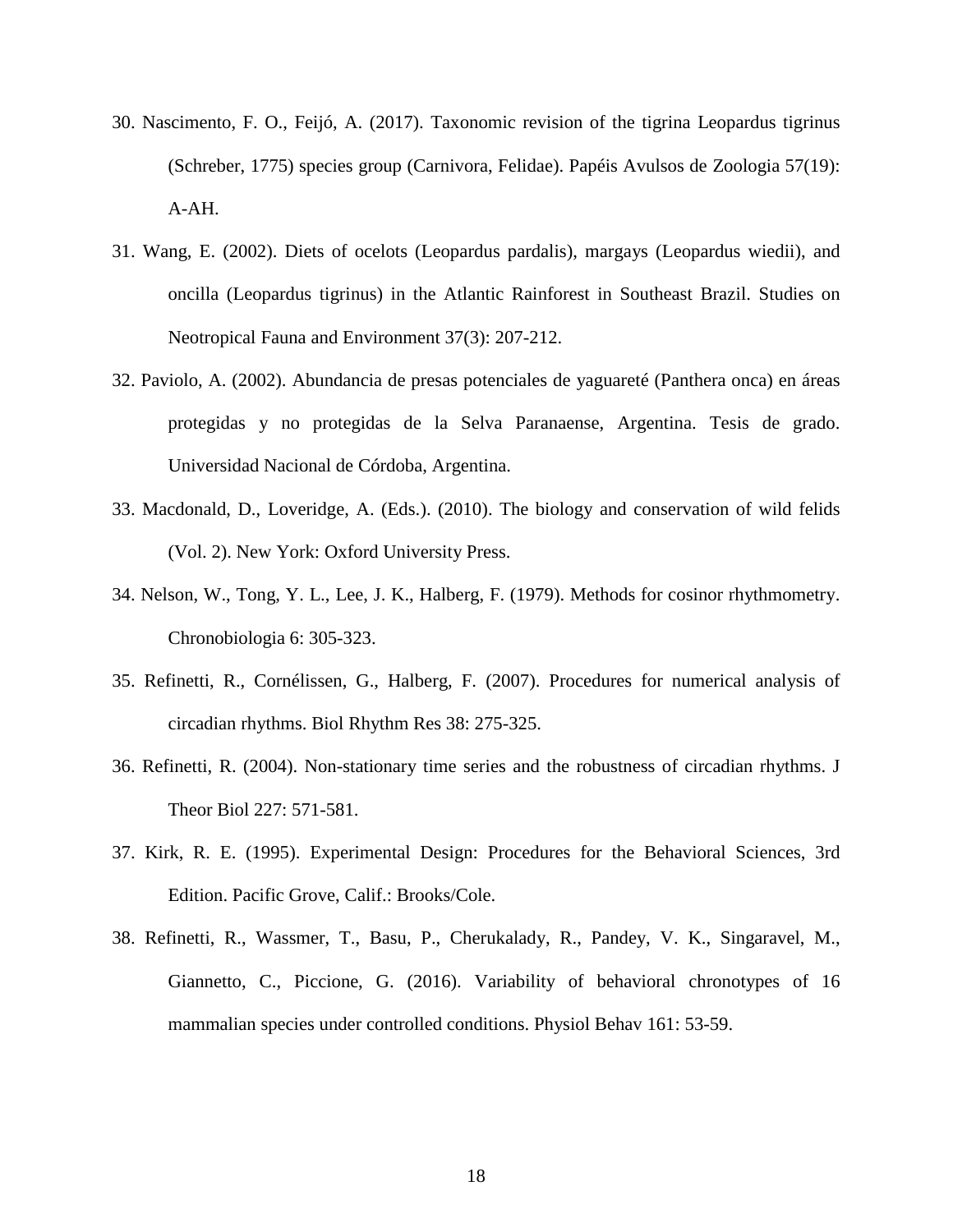- 39. Refinetti, R. (2006). Variability of diurnality in laboratory rodents. J Comp Physiol A 192: 701-714.
- 40. Donadio, E., Buskirk, S. W. (2006). Diet, morphology, and interspecific killing in Carnivora. Am Nat 167: 524-536.
- 41. Carothers, J. H., Jacksic, F. M. (1984). Time as a niche difference: the role of interference competition. Oikos 42: 403-406.
- 42. Oliveira, T. (2002). Ecología comparativa de la alimentación del jaguar y del puma en el neotrópico. In: Medellín, R. A., Equihua, C., Chetkiewicz, C. L. B., Crawshaw Jr., P. G., Rabinowitz, A., Redford, K. H., Robinson, J. G., Sanderson, E. W., Taber, A. B. (Eds.). El Jaguar en el Nuevo Milenio. Mexico City: Fondo de Cultura Económica/Universidad Nacional Autónoma de México/Wildlife Conservation Society, pp. 265-288.
- 43. Di Bitetti, M. S., Paviolo, A., de Angelo, C. D. (2006). Density, habitat use and activity patterns of ocelots (Leopardus pardalis) in the Atlantic Forest of Misiones, Argentina. J Zool 270: 153-163.
- 44. Foster, V. C., Sarmento, P., Sollmann, R., Tórres, N., Jácomo, A. T., Negrões, N., Silveira, L. (2013). Jaguar and puma activity patterns and predator-prey interactions in four Brazilian biomes. Biotropica 45: 373-379.
- 45. De Almeida, A. T., Silveira, L., Felizola, Y. J. A. (2004). Niche separation between the maned wolf (Chrysocyon brachyurus), the crab-eating fox (Dusicyon thus) and the hoary fox (Dusicyon vetulus) in central Brazil. J Zool 262: 99-106.
- 46 . Maffei, L., Cuellar, E., Noss, A. J. (2007). Estimación de la población de jaguar con trampas cámara: Un ejemplo en Bolivia. In: Ceballos, G., Chávez, G., List, R., Zarza, H. (Eds.).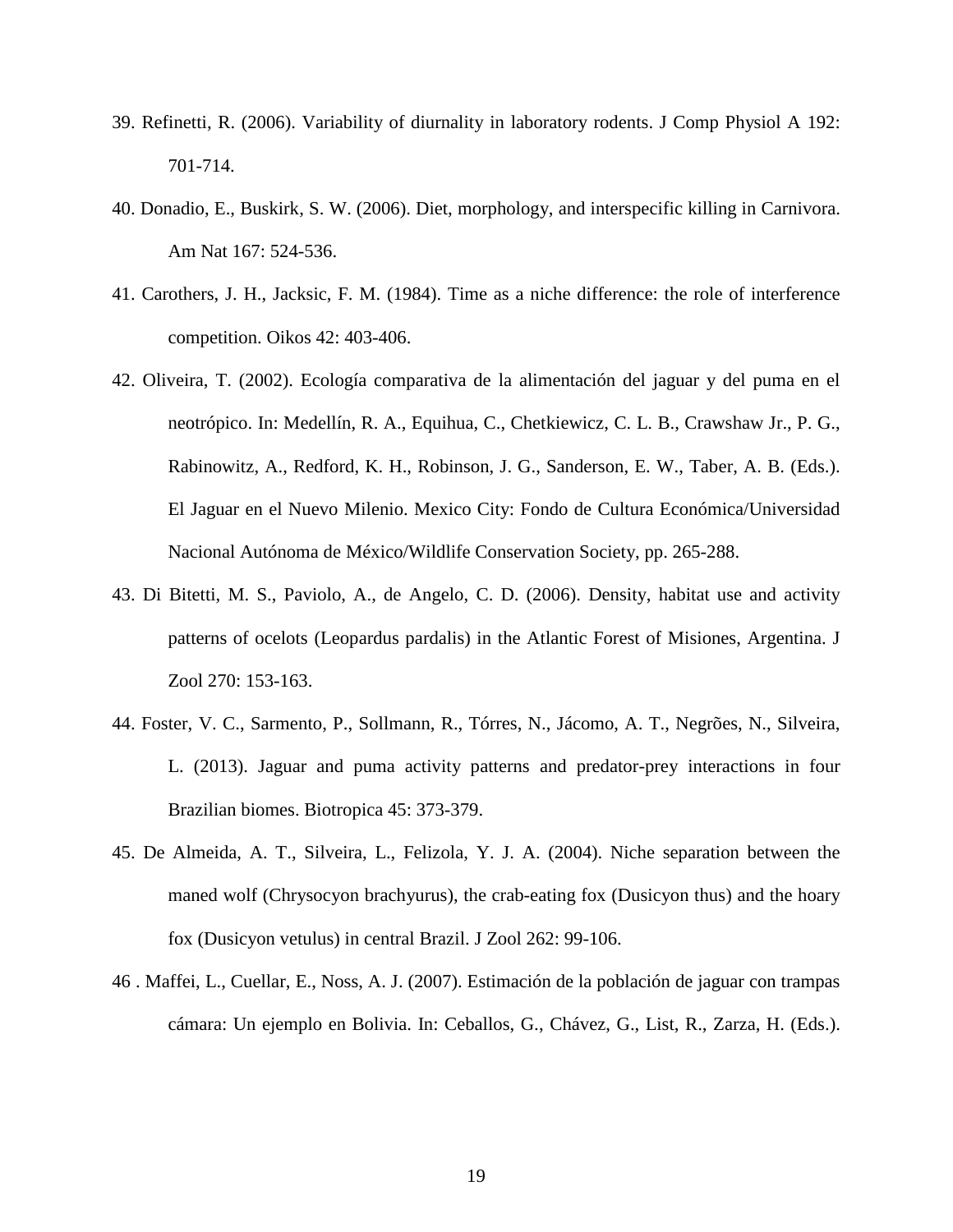Cambridge en México: Estudios de Caso y Perspectivas. Mexico City: CONABIO-Alianza WWF/Universidad Nacional Autónoma de México, pp. 155-160.

- 47. Moreira, J., R. García, R. Mcnab, G., Ponce-Santizo, M., Mérida, Y., Ruano, G. (2009). Abundancia de jaguares y evaluación de presas asociadas al fototrampeo en las concesiones comunitarias del bloque de Melchor de Mencos, Reserva de la Biosfera Maya, Petén, Guatemala. Guatemala City: Wildlife Conservation Society.
- 48. Briones-Salas, M. A., Lira-Torres, I., Carrera-Treviño, R., Sánchez-Rojas, G. (2016). Abundancia relativa y patrones de actividad de los felinos silvestres en la selva de los Chimalapas, Oaxaca, México. Therya 7(1): 123-134.
- 49. Kiltie, R.A., 1984. Size ratios among sympatric neotropical cats. Oecologia 61: 411-416.
- 50. Oliveira, T. G. (1998). Leopardus wiedii. Mammalian Species 579: 1-6.
- 51. Branch, L. C. (1995). Observations of predation by pumas and Geoffroy's cat on the plains vizcacha in semi-arid scrub of central Argentina. Mammalia 59: 152-156.
- 52. Yanosky, A., Mercolli, C. (1994). Notes on the ecology of Felis geoffroyi in Northeastern Argentina. Am Midl Nat 132: 202-204.
- 53. Foreman, G. E. (1997). Breeding and maternal behaviour in Geoffroy's cats (Oncifelis geoffroyi). Int Zoo Yb 35: 104-115.
- 54. Emmons, L. H. (1988). A field study of ocelots (Felis pardalis) in Peru. Rev Ecol (Terre Vie) 43: 133-157.
- 55. Ludlow, M., Sunquist, M. (1987). Ecology and behaviour of ocelots in Venezuela. Nat Geog Res 3: 447-461.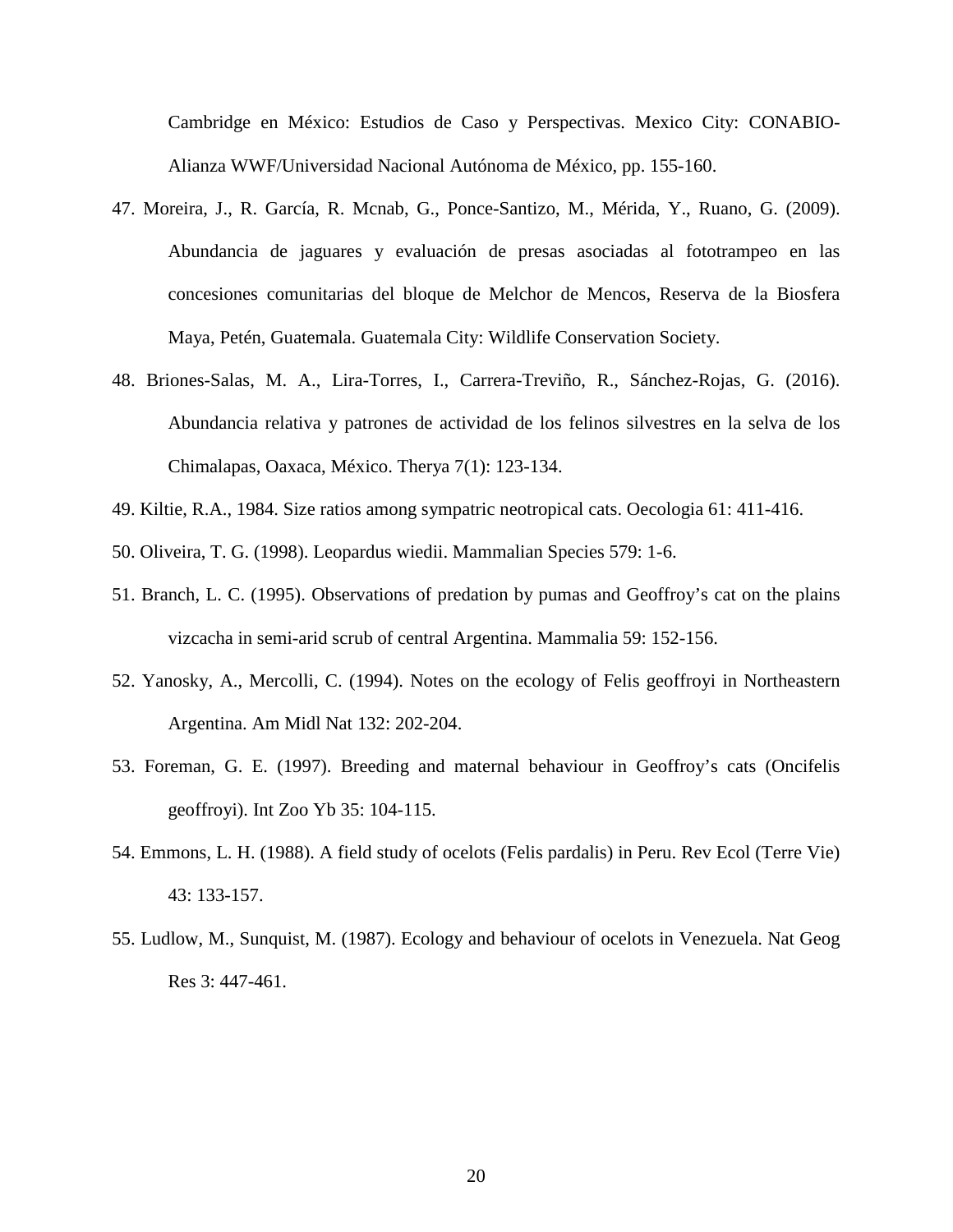- 56. Bisceglia, S. B. C., Pereira, J. A., Teta, P., Quintana, R. D. (2008). Food habits of Geoffroy's cat (Leopardus geoffroyi) in the central Monte desert of Argentina. J Arid Environ 72: 1120-1126.
- 57. Pereira, J. A. (2009). Efectos del manejo ganadero y disturbios asociados sobre la ecología trófica y espacial y la demografía del gato montés (Leopardus geoffroyi) en el desierto del Monte, Argentina. PhD Dissertation. Universidad de Buenos Aires, Argentina.
- 58. Lucherini, M., Reppucci, J. I., Walker, R. S., Villalba, M. L., Wurstten, A., Gallardo, G., Iriarte, A., Villalobos, R., Perovic, P. (2009). Activity pattern segregation of carnivores in the high Andes. J Mammal 90: 1404-1409.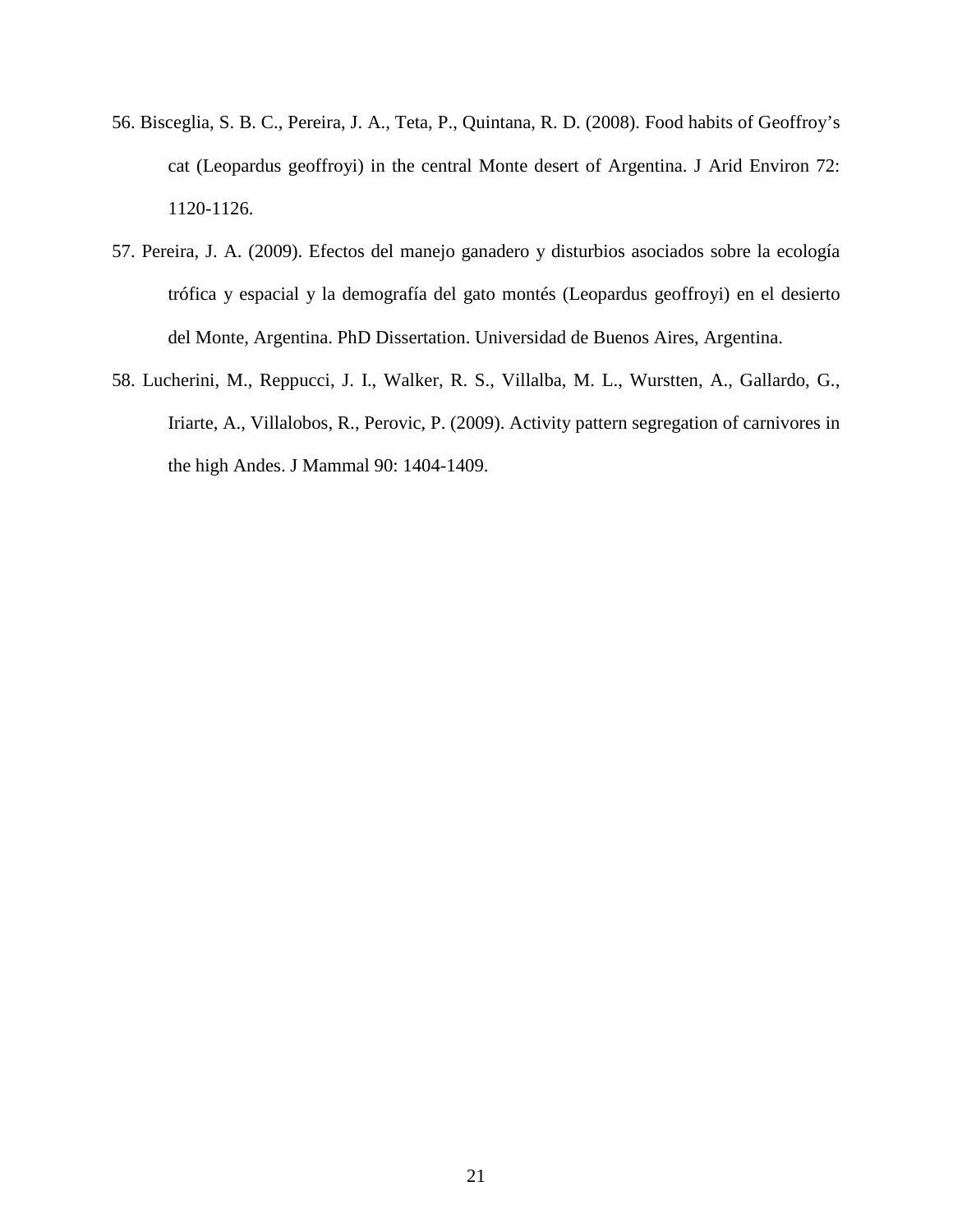**Table 1.** The nine species used in the study.

| <b>Common</b> | Latin name          | BM              | <b>Sample size</b> | <b>Study site</b>   | Living                  |
|---------------|---------------------|-----------------|--------------------|---------------------|-------------------------|
| name          |                     | (kg)            |                    |                     | space $(m)$             |
| Margay        | Leopardus wiedii    | $\overline{4}$  | 6(4 M, 2 F)        | Foz do Iguaçu,      | $2 \times 5 \times 5$   |
|               |                     |                 |                    | <b>Brazil</b>       |                         |
| Domestic      | Felis catus         | $\overline{4}$  | 6 M                | Santa Fe, Argentina | 1 x 2 x 1               |
| cat           |                     |                 |                    |                     |                         |
| Pampas cat    | Leopardus colocolo  | $\overline{4}$  | 1 <sub>M</sub>     | Santa Fe, Argentina | $2 \times 1 \times 1.5$ |
| Oncilla       | Leopardus tigrinus  | $\overline{4}$  | 6(3M, 3F)          | Candelaria,         | $3 \times 3 \times 3$   |
|               | Leopardus guttulus  |                 |                    | Argentina           |                         |
| Geoffroy's    | Leopardus geoffroyi | $\overline{5}$  | 8 <sub>M</sub>     | Santa Fe, Argentina | 3x3x3                   |
| cat           |                     |                 |                    |                     |                         |
| Jaguarundi    | Puma yagouaroundi   | 5               | 4(2 M, 2 F)        | Puerto Iguazú,      | $4 \times 10 \times 5$  |
|               |                     |                 |                    | Argentina           |                         |
| Ocelot        | Leopardus pardalis  | $\overline{7}$  | 6 M                | Santa Fe, Argentina | 6x4x4                   |
| Puma          | Puma concolor       | $\overline{31}$ | 8 <sub>M</sub>     | Santa Fe, Argentina | $10 \times 6 \times 5$  |
| Jaguar        | Panthera onca       | 75              | 1 <sub>M</sub>     | Candelaria,         | 50 x 40 x               |
|               |                     |                 |                    | Argentina           | 6                       |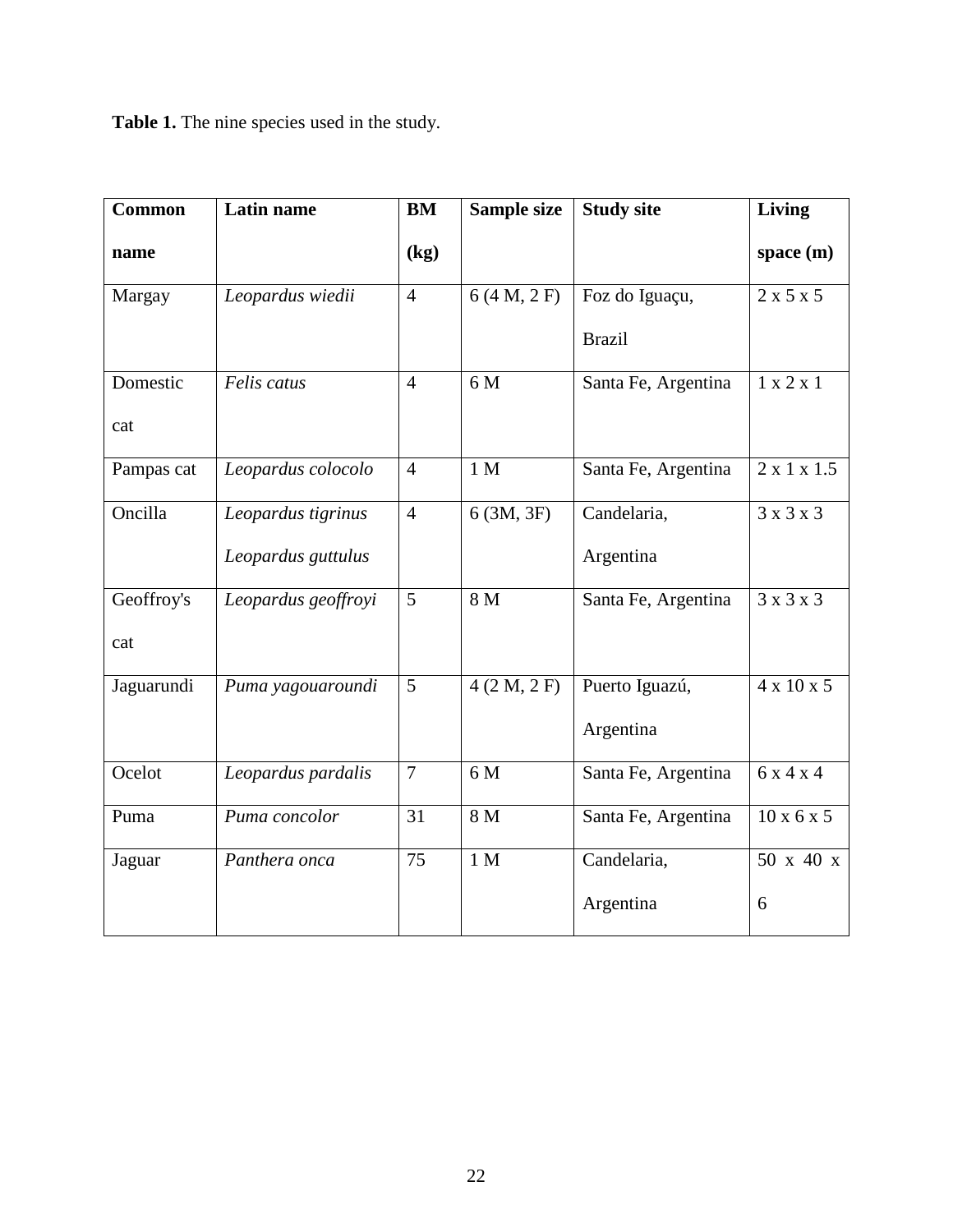**Fig. 1.** Historical and current geographical distribution of South American felids in Argentina. The yellow dot indicates the location of the research facilities for each species. Adapted from https://felinosdeargentina.com.ar.

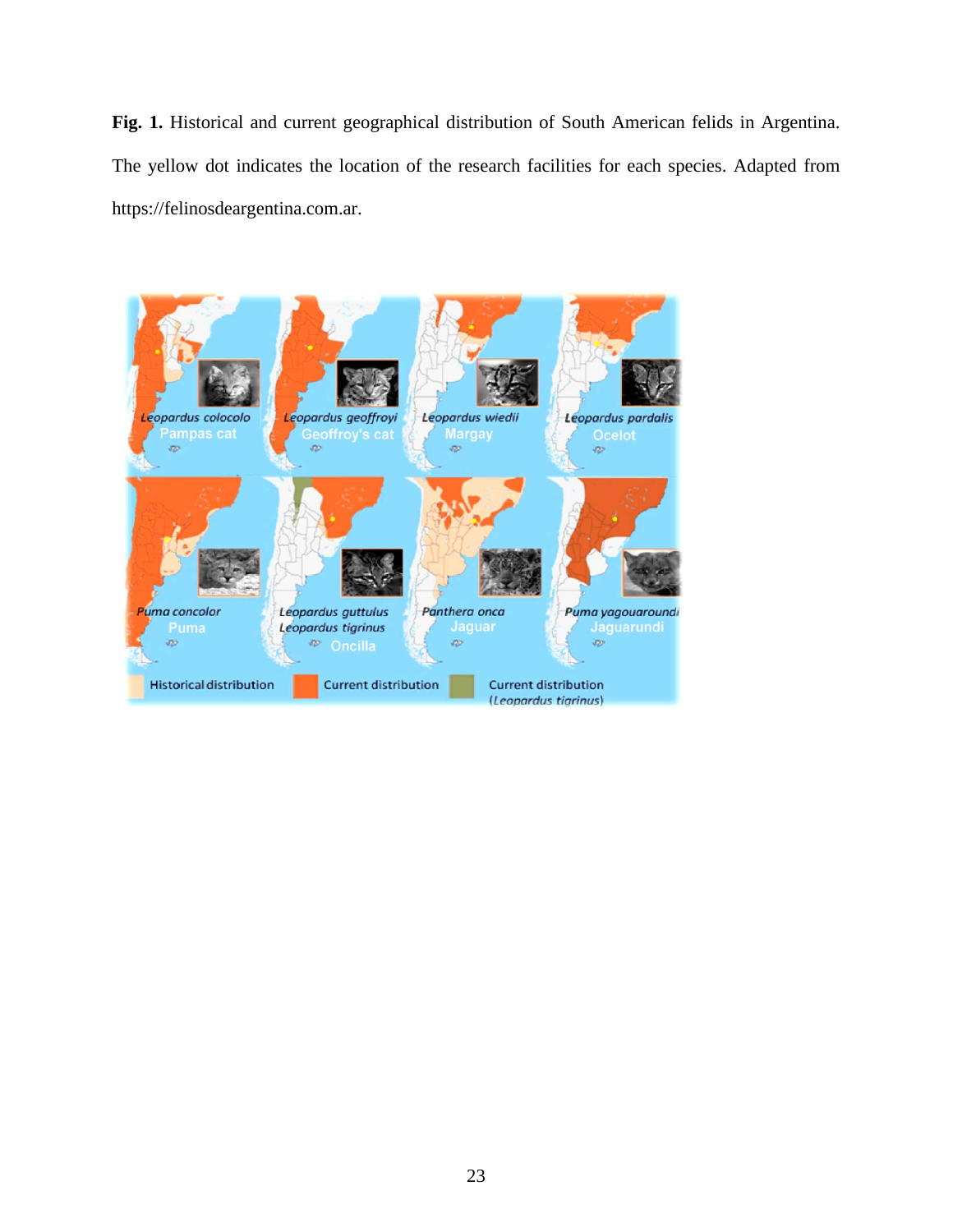**Fig. 2.** Facility in which the jaguar was housed during the study. The animal can be seen lying on the wooden structure in the center of the photograph.

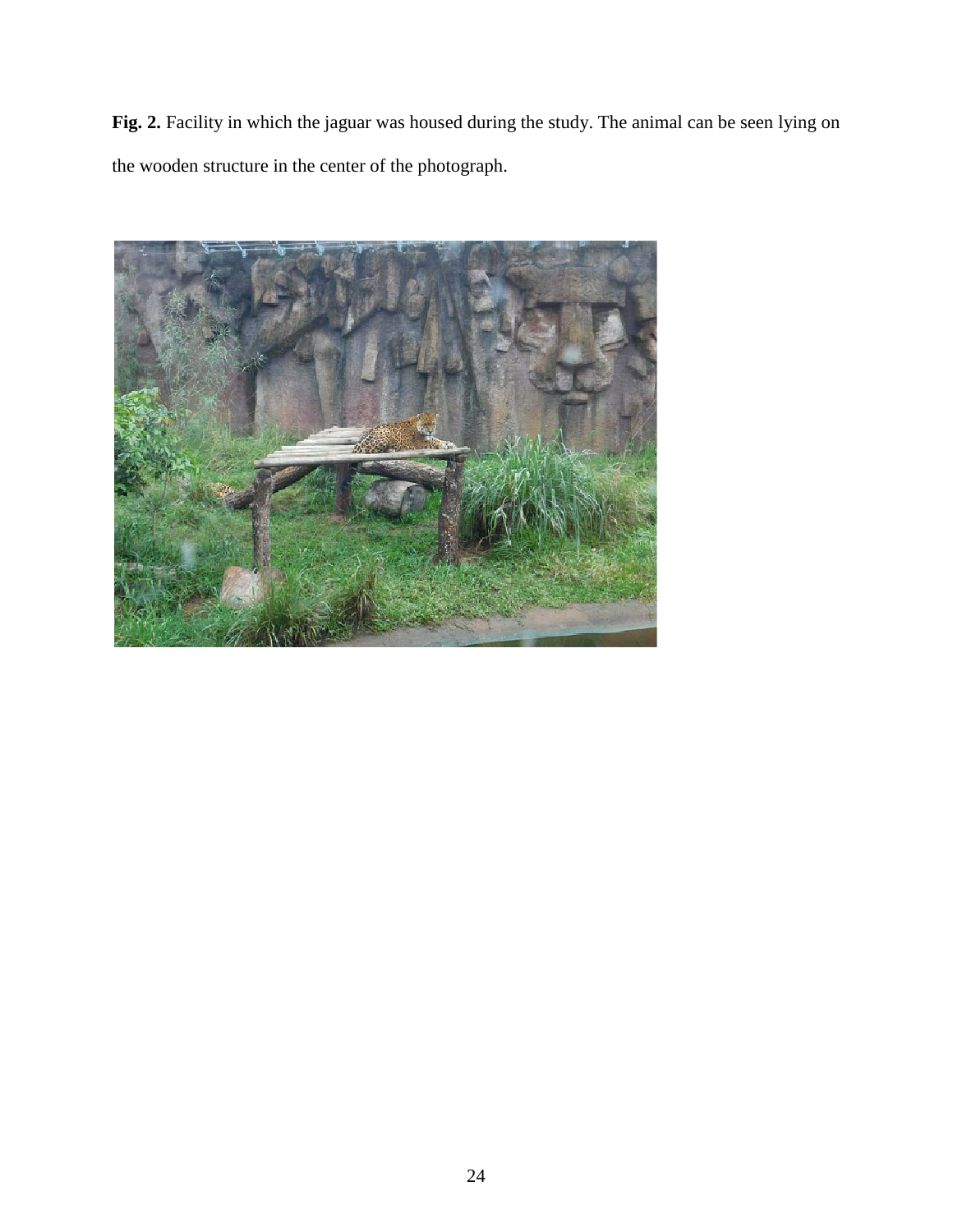**Fig. 3.** Nine-day record of activity of a representative Geoffroy's cat. The horizontal light and dark bars above the graph indicate the duration of the light and dark phases of the light-dark cycle, respectively.

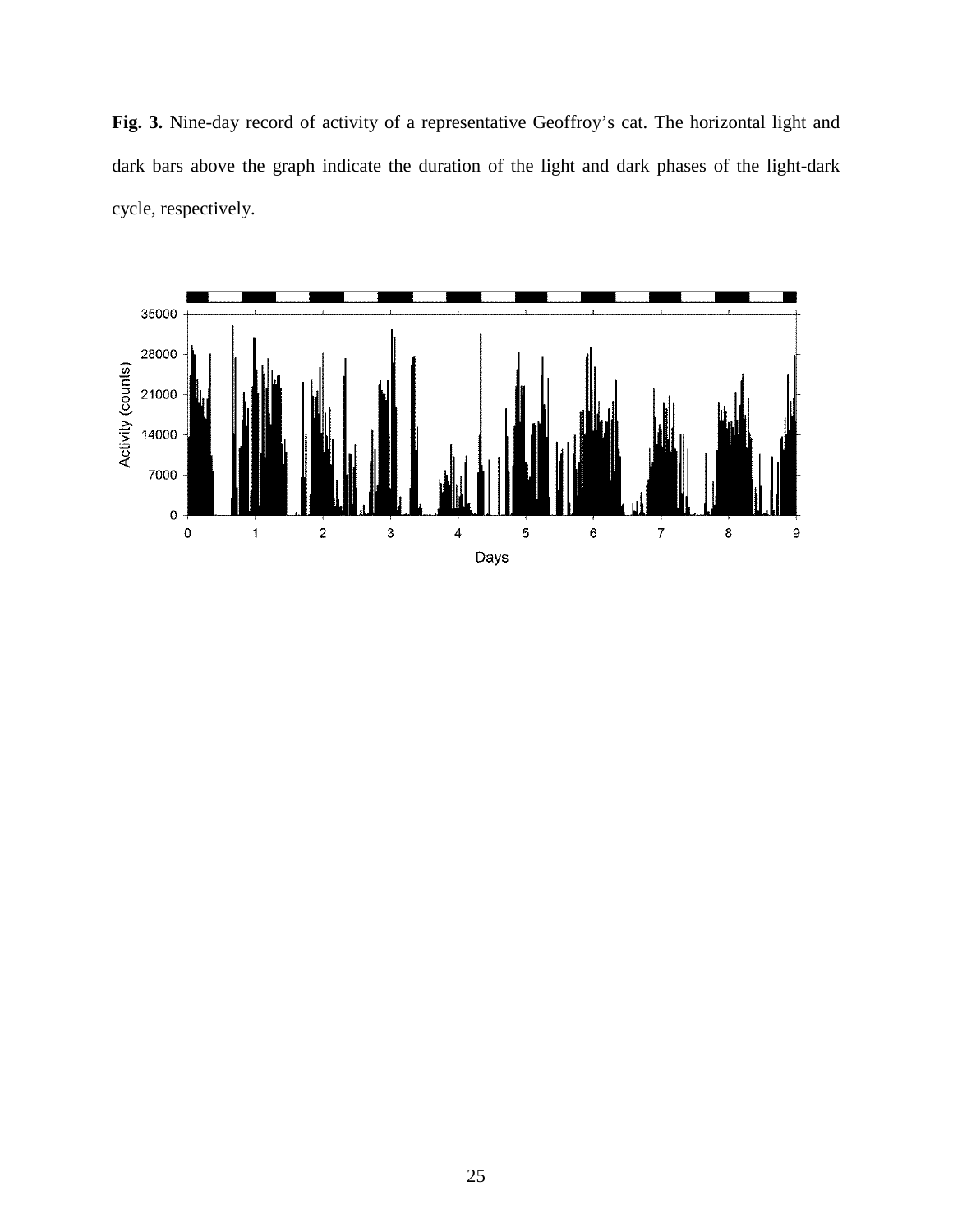**Fig. 4.** Average daily pattern (wave form) of activity of the nine felid species. Each point was computed as the average of 13 days for each individual and then the average of each time of day for all the individuals of that species. The error bars are the standard errors of the overall means. The horizontal light and dark bars above the graphs indicate the duration of the light and dark phases of the light-dark cycle.